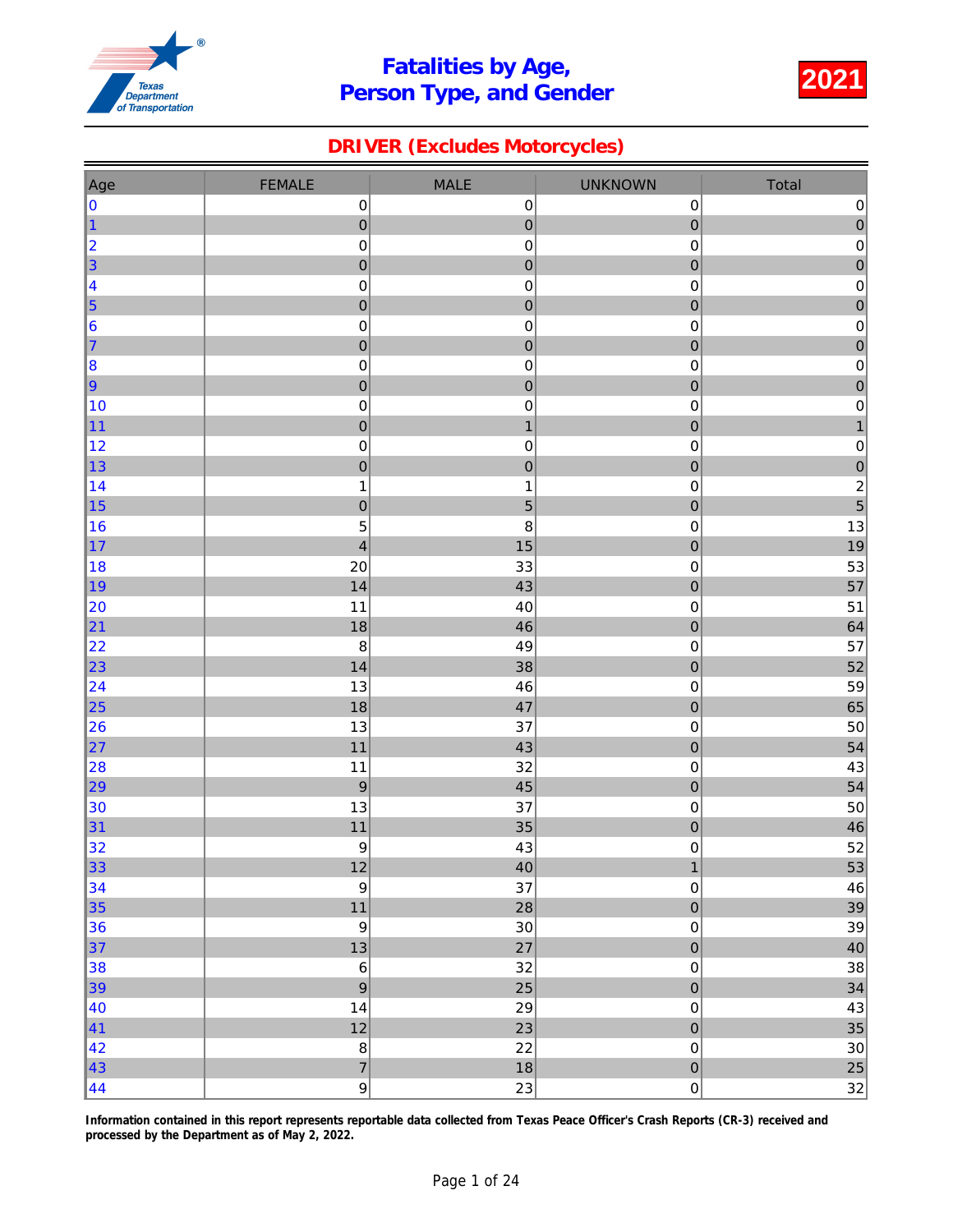

### DRIVER (Excludes Motorcycles)

| Total                                        |
|----------------------------------------------|
| 34                                           |
| 22                                           |
| 22                                           |
| 27                                           |
| 23                                           |
| 32                                           |
| 33                                           |
| 32                                           |
| 30                                           |
| 32                                           |
| 30                                           |
| 20                                           |
| 41                                           |
| 38                                           |
| 29                                           |
| 32                                           |
| 23                                           |
| 26                                           |
| 32                                           |
| 29                                           |
| 29                                           |
| 20                                           |
| 18                                           |
| 18                                           |
| 27                                           |
| 17                                           |
| 16                                           |
| $17\,$                                       |
| 16                                           |
| 18                                           |
| 15                                           |
| 19                                           |
| 14                                           |
| $18\,$                                       |
| 15                                           |
| $10\,$                                       |
| $\overline{9}$                               |
| $\bf 8$<br>$\overline{8}$                    |
|                                              |
| $10\,$                                       |
| $\begin{array}{c}\n9 \\ 5 \\ 7\n\end{array}$ |
|                                              |
| $\overline{\mathbf{0}}$                      |
| $\overline{4}$                               |
|                                              |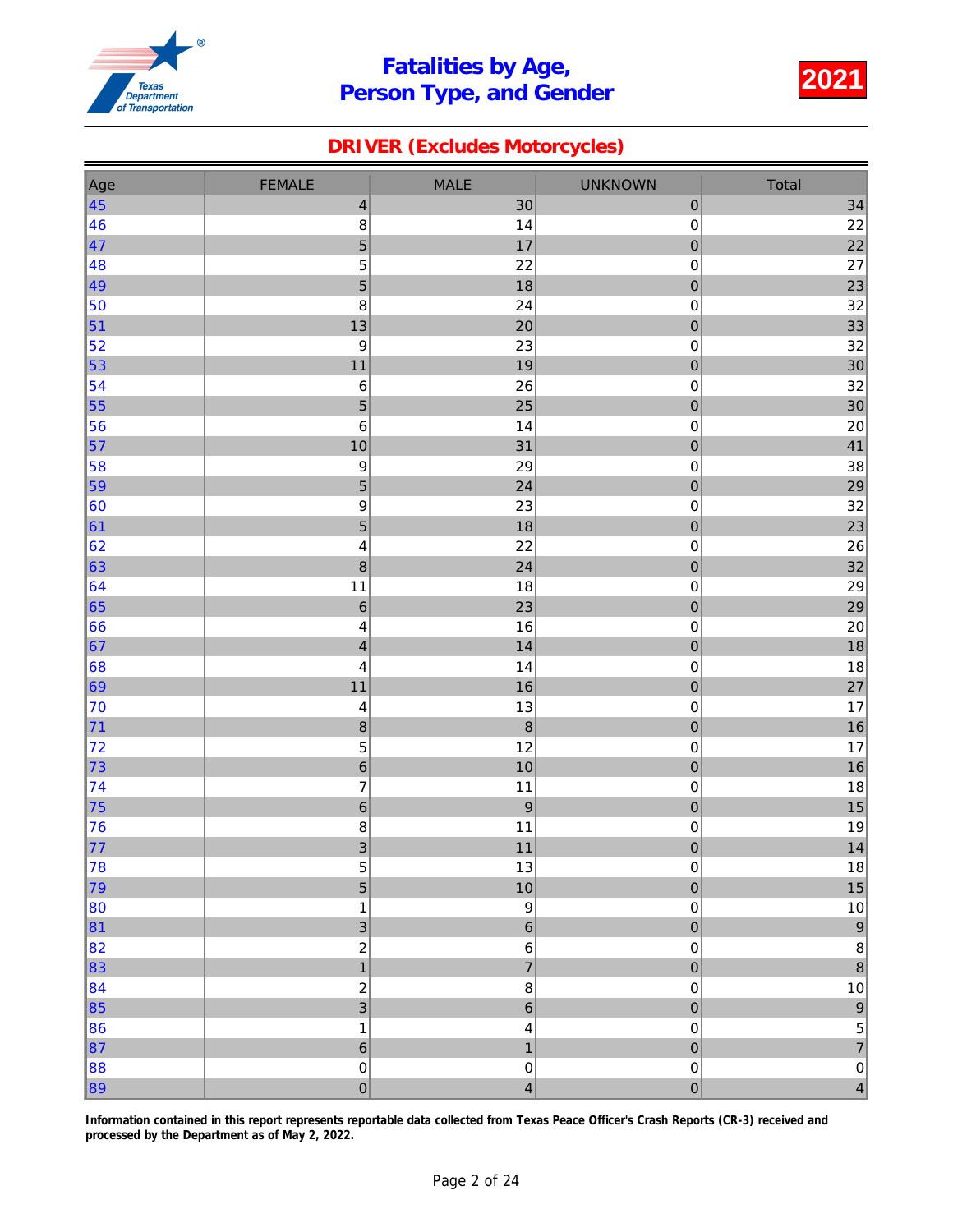

### DRIVER (Excludes Motorcycles)

| Age               | <b>FEMALE</b> | <b>MALE</b>    | <b>UNKNOWN</b> | Total          |
|-------------------|---------------|----------------|----------------|----------------|
| 90                | 0             | 2              | 0              | $\mathbf{2}$   |
| $\vert$ 91        | 3             | 3              | $\mathbf 0$    | 6              |
| $\vert$ 92        | 0             | 3              | 0              | 3 <sup>2</sup> |
| ∥93               | $\Omega$      | $\mathbf 0$    | $\mathbf 0$    | 0              |
| $\vert$ 94        |               | 2              | 0              | 3              |
| ∥95               |               | $\overline{0}$ | 0              |                |
| 96                |               | $\mathbf 0$    | 0              |                |
| 97                | $\mathbf 0$   | 0              | 0              | 0              |
| $\left 98\right $ | 0             | $\mathbf 0$    | 0              | 0              |
| 99 & Over         | $\mathbf 0$   | $\mathbf 0$    | 0              | 0              |
| Unknown           |               |                |                | 9              |
| Invalid           | 0             | 0              | 0              |                |
| Total             | 580           | 1,678          | 2              | 2,260          |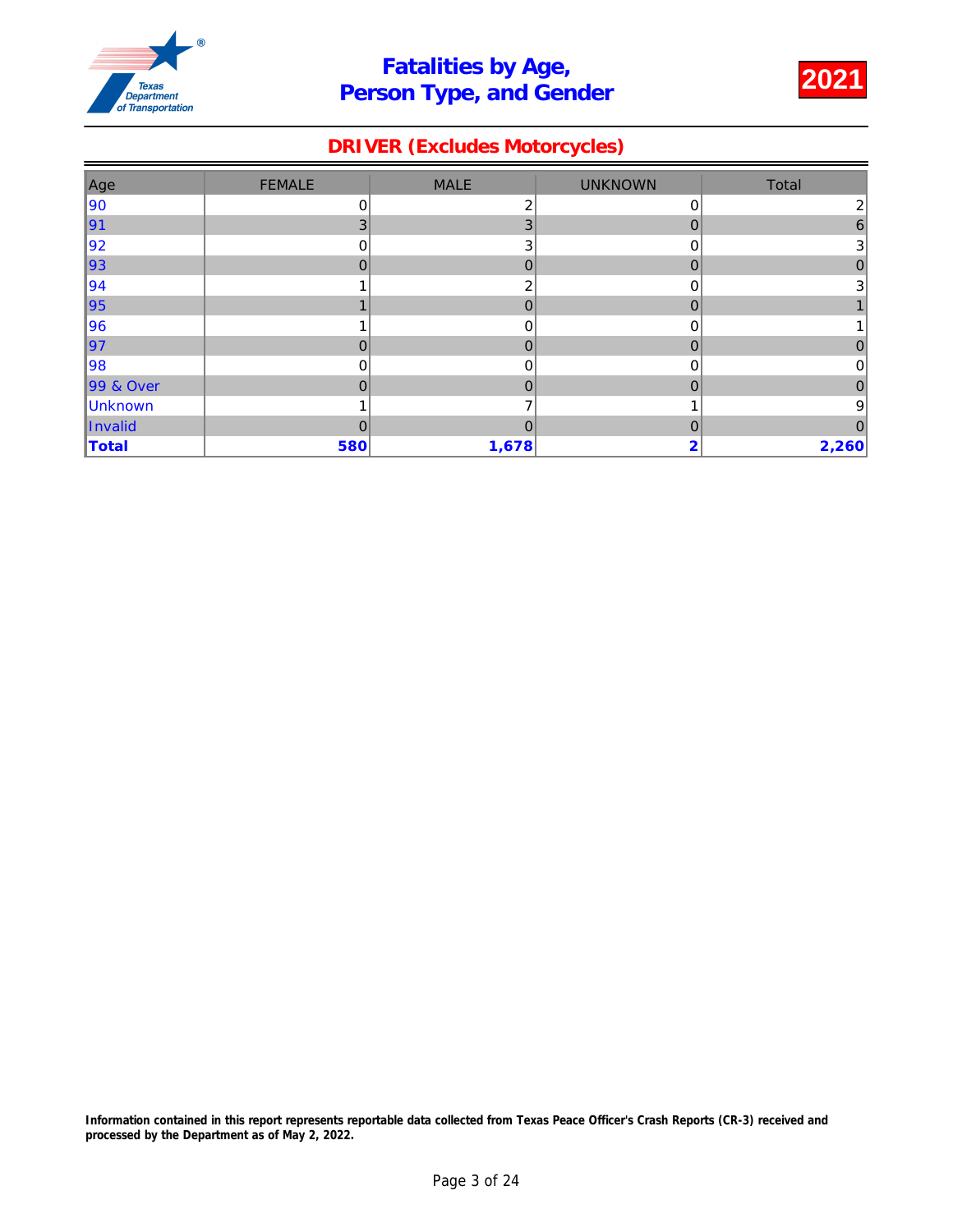

### PASSENGER (Excludes Motorcycles)

| <b>FEMALE</b><br><b>MALE</b><br><b>UNKNOWN</b><br>Total<br>Age<br>$16\,$<br>0<br>$\bf8$<br>$\bf 8$<br>$\pmb{0}$<br>$\overline{3}$<br>$\overline{0}$<br>$\vert 4 \vert$<br>$\mathbf{1}$<br>$\vert$ 1<br>$\,6\,$<br> 2 <br>$\mathbf 0$<br>$10\,$<br>$\overline{\mathcal{L}}$<br>$\vert$ 3<br>$\overline{3}$<br>$\overline{7}$<br>$\mathbf{0}$<br>$\overline{\mathcal{L}}$<br>$\mathsf 3$<br>$\overline{7}$<br>4<br>$\mathsf 0$<br>$\overline{\mathbf{4}}$<br>$\boldsymbol{9}$<br>$\vert$ 5<br>13<br>$\bf{0}$<br>$\overline{\mathcal{L}}$<br>$\overline{\phantom{a}}$<br>$\overline{c}$<br>$\vert 6 \vert$<br>$\mathsf 3$<br>$\mathbf 0$<br>$\begin{array}{c} 8 \\ 7 \end{array}$<br>$\overline{7}$<br>$\mathbf{1}$<br>$\mathbf 0$<br>7<br>$\mathsf 3$<br>$\overline{\mathbf{4}}$<br>$\mathbf 0$<br>8<br>$\overline{3}$<br>5<br>$\overline{c}$<br>$\mathbf 0$<br>9<br>$\overline{5}$<br>5<br>10<br>$\pmb{0}$<br>$\pmb{0}$<br>$\overline{6}$<br>$\overline{2}$<br>$\overline{\mathbf{4}}$<br>$\overline{0}$<br>11<br>$\overline{7}$<br>$\sqrt{5}$<br>$\overline{c}$<br>12<br>$\mathbf 0$<br>8<br>$\overline{\mathbf{4}}$<br>$\overline{\mathbf{4}}$<br>$\mathbf{0}$<br> 13 <br>$\overline{7}$<br>14<br>$\,6\,$<br>0<br>$\mathbf 1$<br>$\overline{8}$<br>$12$<br>$\mathbf{0}$<br> 15 <br>$\overline{\mathcal{L}}$<br>$20\,$<br>$\boldsymbol{9}$<br>11<br>$\mathbf 0$<br>16<br>$\overline{9}$<br>19<br>$\mathbf 0$<br> 17 <br>10<br>8<br>12<br>18<br>$\mathsf 0$<br>$20\,$<br>$\mathbf 0$<br>27<br>∥19<br>11<br>16<br>12<br>10<br>22<br>20<br>$\pmb{0}$<br>$\overline{0}$<br>31<br>13<br>18<br> 21<br>13<br>22<br>$\mathbf 5$<br>$\bf8$<br>$\mathbf 0$<br>$\overline{6}$<br>17<br>$\overline{0}$<br>$11$<br> 23 <br>15<br> 24 <br>11<br>0<br>$\overline{\mathbf{4}}$<br>$\overline{5}$<br>15<br>$\vert$ 25<br>10<br>$\bf{0}$<br>$\overline{7}$<br>11<br>26<br>$\mathbf 0$<br>$\overline{\mathcal{L}}$ |
|-------------------------------------------------------------------------------------------------------------------------------------------------------------------------------------------------------------------------------------------------------------------------------------------------------------------------------------------------------------------------------------------------------------------------------------------------------------------------------------------------------------------------------------------------------------------------------------------------------------------------------------------------------------------------------------------------------------------------------------------------------------------------------------------------------------------------------------------------------------------------------------------------------------------------------------------------------------------------------------------------------------------------------------------------------------------------------------------------------------------------------------------------------------------------------------------------------------------------------------------------------------------------------------------------------------------------------------------------------------------------------------------------------------------------------------------------------------------------------------------------------------------------------------------------------------------------------------------------------------------------------------------------------------------------------------------------------------------------------------------------------------------------------------------------------------------------------------------------------------------------------------------------|
|                                                                                                                                                                                                                                                                                                                                                                                                                                                                                                                                                                                                                                                                                                                                                                                                                                                                                                                                                                                                                                                                                                                                                                                                                                                                                                                                                                                                                                                                                                                                                                                                                                                                                                                                                                                                                                                                                                 |
|                                                                                                                                                                                                                                                                                                                                                                                                                                                                                                                                                                                                                                                                                                                                                                                                                                                                                                                                                                                                                                                                                                                                                                                                                                                                                                                                                                                                                                                                                                                                                                                                                                                                                                                                                                                                                                                                                                 |
|                                                                                                                                                                                                                                                                                                                                                                                                                                                                                                                                                                                                                                                                                                                                                                                                                                                                                                                                                                                                                                                                                                                                                                                                                                                                                                                                                                                                                                                                                                                                                                                                                                                                                                                                                                                                                                                                                                 |
|                                                                                                                                                                                                                                                                                                                                                                                                                                                                                                                                                                                                                                                                                                                                                                                                                                                                                                                                                                                                                                                                                                                                                                                                                                                                                                                                                                                                                                                                                                                                                                                                                                                                                                                                                                                                                                                                                                 |
|                                                                                                                                                                                                                                                                                                                                                                                                                                                                                                                                                                                                                                                                                                                                                                                                                                                                                                                                                                                                                                                                                                                                                                                                                                                                                                                                                                                                                                                                                                                                                                                                                                                                                                                                                                                                                                                                                                 |
|                                                                                                                                                                                                                                                                                                                                                                                                                                                                                                                                                                                                                                                                                                                                                                                                                                                                                                                                                                                                                                                                                                                                                                                                                                                                                                                                                                                                                                                                                                                                                                                                                                                                                                                                                                                                                                                                                                 |
|                                                                                                                                                                                                                                                                                                                                                                                                                                                                                                                                                                                                                                                                                                                                                                                                                                                                                                                                                                                                                                                                                                                                                                                                                                                                                                                                                                                                                                                                                                                                                                                                                                                                                                                                                                                                                                                                                                 |
|                                                                                                                                                                                                                                                                                                                                                                                                                                                                                                                                                                                                                                                                                                                                                                                                                                                                                                                                                                                                                                                                                                                                                                                                                                                                                                                                                                                                                                                                                                                                                                                                                                                                                                                                                                                                                                                                                                 |
|                                                                                                                                                                                                                                                                                                                                                                                                                                                                                                                                                                                                                                                                                                                                                                                                                                                                                                                                                                                                                                                                                                                                                                                                                                                                                                                                                                                                                                                                                                                                                                                                                                                                                                                                                                                                                                                                                                 |
|                                                                                                                                                                                                                                                                                                                                                                                                                                                                                                                                                                                                                                                                                                                                                                                                                                                                                                                                                                                                                                                                                                                                                                                                                                                                                                                                                                                                                                                                                                                                                                                                                                                                                                                                                                                                                                                                                                 |
|                                                                                                                                                                                                                                                                                                                                                                                                                                                                                                                                                                                                                                                                                                                                                                                                                                                                                                                                                                                                                                                                                                                                                                                                                                                                                                                                                                                                                                                                                                                                                                                                                                                                                                                                                                                                                                                                                                 |
|                                                                                                                                                                                                                                                                                                                                                                                                                                                                                                                                                                                                                                                                                                                                                                                                                                                                                                                                                                                                                                                                                                                                                                                                                                                                                                                                                                                                                                                                                                                                                                                                                                                                                                                                                                                                                                                                                                 |
|                                                                                                                                                                                                                                                                                                                                                                                                                                                                                                                                                                                                                                                                                                                                                                                                                                                                                                                                                                                                                                                                                                                                                                                                                                                                                                                                                                                                                                                                                                                                                                                                                                                                                                                                                                                                                                                                                                 |
|                                                                                                                                                                                                                                                                                                                                                                                                                                                                                                                                                                                                                                                                                                                                                                                                                                                                                                                                                                                                                                                                                                                                                                                                                                                                                                                                                                                                                                                                                                                                                                                                                                                                                                                                                                                                                                                                                                 |
|                                                                                                                                                                                                                                                                                                                                                                                                                                                                                                                                                                                                                                                                                                                                                                                                                                                                                                                                                                                                                                                                                                                                                                                                                                                                                                                                                                                                                                                                                                                                                                                                                                                                                                                                                                                                                                                                                                 |
|                                                                                                                                                                                                                                                                                                                                                                                                                                                                                                                                                                                                                                                                                                                                                                                                                                                                                                                                                                                                                                                                                                                                                                                                                                                                                                                                                                                                                                                                                                                                                                                                                                                                                                                                                                                                                                                                                                 |
|                                                                                                                                                                                                                                                                                                                                                                                                                                                                                                                                                                                                                                                                                                                                                                                                                                                                                                                                                                                                                                                                                                                                                                                                                                                                                                                                                                                                                                                                                                                                                                                                                                                                                                                                                                                                                                                                                                 |
|                                                                                                                                                                                                                                                                                                                                                                                                                                                                                                                                                                                                                                                                                                                                                                                                                                                                                                                                                                                                                                                                                                                                                                                                                                                                                                                                                                                                                                                                                                                                                                                                                                                                                                                                                                                                                                                                                                 |
|                                                                                                                                                                                                                                                                                                                                                                                                                                                                                                                                                                                                                                                                                                                                                                                                                                                                                                                                                                                                                                                                                                                                                                                                                                                                                                                                                                                                                                                                                                                                                                                                                                                                                                                                                                                                                                                                                                 |
|                                                                                                                                                                                                                                                                                                                                                                                                                                                                                                                                                                                                                                                                                                                                                                                                                                                                                                                                                                                                                                                                                                                                                                                                                                                                                                                                                                                                                                                                                                                                                                                                                                                                                                                                                                                                                                                                                                 |
|                                                                                                                                                                                                                                                                                                                                                                                                                                                                                                                                                                                                                                                                                                                                                                                                                                                                                                                                                                                                                                                                                                                                                                                                                                                                                                                                                                                                                                                                                                                                                                                                                                                                                                                                                                                                                                                                                                 |
|                                                                                                                                                                                                                                                                                                                                                                                                                                                                                                                                                                                                                                                                                                                                                                                                                                                                                                                                                                                                                                                                                                                                                                                                                                                                                                                                                                                                                                                                                                                                                                                                                                                                                                                                                                                                                                                                                                 |
|                                                                                                                                                                                                                                                                                                                                                                                                                                                                                                                                                                                                                                                                                                                                                                                                                                                                                                                                                                                                                                                                                                                                                                                                                                                                                                                                                                                                                                                                                                                                                                                                                                                                                                                                                                                                                                                                                                 |
|                                                                                                                                                                                                                                                                                                                                                                                                                                                                                                                                                                                                                                                                                                                                                                                                                                                                                                                                                                                                                                                                                                                                                                                                                                                                                                                                                                                                                                                                                                                                                                                                                                                                                                                                                                                                                                                                                                 |
|                                                                                                                                                                                                                                                                                                                                                                                                                                                                                                                                                                                                                                                                                                                                                                                                                                                                                                                                                                                                                                                                                                                                                                                                                                                                                                                                                                                                                                                                                                                                                                                                                                                                                                                                                                                                                                                                                                 |
|                                                                                                                                                                                                                                                                                                                                                                                                                                                                                                                                                                                                                                                                                                                                                                                                                                                                                                                                                                                                                                                                                                                                                                                                                                                                                                                                                                                                                                                                                                                                                                                                                                                                                                                                                                                                                                                                                                 |
| $\overline{8}$<br>18<br>$\vert$ 27<br>$\mathbf 0$<br>10                                                                                                                                                                                                                                                                                                                                                                                                                                                                                                                                                                                                                                                                                                                                                                                                                                                                                                                                                                                                                                                                                                                                                                                                                                                                                                                                                                                                                                                                                                                                                                                                                                                                                                                                                                                                                                         |
| $\ensuremath{\mathsf{3}}$<br>8<br>11<br>28<br>0                                                                                                                                                                                                                                                                                                                                                                                                                                                                                                                                                                                                                                                                                                                                                                                                                                                                                                                                                                                                                                                                                                                                                                                                                                                                                                                                                                                                                                                                                                                                                                                                                                                                                                                                                                                                                                                 |
| $\overline{6}$<br>15<br>$\overline{9}$<br>$\mathbf 0$<br> 29                                                                                                                                                                                                                                                                                                                                                                                                                                                                                                                                                                                                                                                                                                                                                                                                                                                                                                                                                                                                                                                                                                                                                                                                                                                                                                                                                                                                                                                                                                                                                                                                                                                                                                                                                                                                                                    |
| $17\,$<br>5<br>12<br>30<br>$\mathbf 0$                                                                                                                                                                                                                                                                                                                                                                                                                                                                                                                                                                                                                                                                                                                                                                                                                                                                                                                                                                                                                                                                                                                                                                                                                                                                                                                                                                                                                                                                                                                                                                                                                                                                                                                                                                                                                                                          |
| $\overline{2}$<br>$\boldsymbol{6}$<br>$\overline{0}$<br>$\boldsymbol{8}$<br>31                                                                                                                                                                                                                                                                                                                                                                                                                                                                                                                                                                                                                                                                                                                                                                                                                                                                                                                                                                                                                                                                                                                                                                                                                                                                                                                                                                                                                                                                                                                                                                                                                                                                                                                                                                                                                  |
| 13<br>$\overline{\mathbf{7}}$<br>$\,$ 6 $\,$<br>$\mathsf{O}\xspace$<br>32                                                                                                                                                                                                                                                                                                                                                                                                                                                                                                                                                                                                                                                                                                                                                                                                                                                                                                                                                                                                                                                                                                                                                                                                                                                                                                                                                                                                                                                                                                                                                                                                                                                                                                                                                                                                                       |
| $\overline{9}$<br>$13$<br>$\vert$ 33<br>$\bf{0}$<br>$\overline{\mathcal{A}}$                                                                                                                                                                                                                                                                                                                                                                                                                                                                                                                                                                                                                                                                                                                                                                                                                                                                                                                                                                                                                                                                                                                                                                                                                                                                                                                                                                                                                                                                                                                                                                                                                                                                                                                                                                                                                    |
| $\sqrt{5}$<br>$11$<br>34<br>$\,6$<br>$\mathsf 0$                                                                                                                                                                                                                                                                                                                                                                                                                                                                                                                                                                                                                                                                                                                                                                                                                                                                                                                                                                                                                                                                                                                                                                                                                                                                                                                                                                                                                                                                                                                                                                                                                                                                                                                                                                                                                                                |
| $\overline{4}$<br>$\overline{0}$<br>$\delta$<br>35<br>$\overline{\mathbf{r}}$                                                                                                                                                                                                                                                                                                                                                                                                                                                                                                                                                                                                                                                                                                                                                                                                                                                                                                                                                                                                                                                                                                                                                                                                                                                                                                                                                                                                                                                                                                                                                                                                                                                                                                                                                                                                                   |
| $\,6\,$<br>$\overline{9}$<br>$\mathsf{O}\xspace$<br>36<br>$\ensuremath{\mathsf{3}}$                                                                                                                                                                                                                                                                                                                                                                                                                                                                                                                                                                                                                                                                                                                                                                                                                                                                                                                                                                                                                                                                                                                                                                                                                                                                                                                                                                                                                                                                                                                                                                                                                                                                                                                                                                                                             |
| $\overline{2}$<br>$\overline{8}$<br>$\overline{0}$<br>10<br>37                                                                                                                                                                                                                                                                                                                                                                                                                                                                                                                                                                                                                                                                                                                                                                                                                                                                                                                                                                                                                                                                                                                                                                                                                                                                                                                                                                                                                                                                                                                                                                                                                                                                                                                                                                                                                                  |
| $\overline{2}$<br>$\overline{\mathbf{4}}$<br>38<br>$\mathsf 0$<br>$\,6$                                                                                                                                                                                                                                                                                                                                                                                                                                                                                                                                                                                                                                                                                                                                                                                                                                                                                                                                                                                                                                                                                                                                                                                                                                                                                                                                                                                                                                                                                                                                                                                                                                                                                                                                                                                                                         |
| $\overline{\mathbf{4}}$<br>$\,$ 6 $\,$<br>$\mathbf 0$<br>$10$<br>$\vert$ 39                                                                                                                                                                                                                                                                                                                                                                                                                                                                                                                                                                                                                                                                                                                                                                                                                                                                                                                                                                                                                                                                                                                                                                                                                                                                                                                                                                                                                                                                                                                                                                                                                                                                                                                                                                                                                     |
| $\overline{\mathbf{c}}$<br>$\vert 40 \vert$<br>$\,6$<br>$\mathsf 0$<br>$\,$ 8 $\,$<br>$\overline{4}$<br>$\boldsymbol{6}$                                                                                                                                                                                                                                                                                                                                                                                                                                                                                                                                                                                                                                                                                                                                                                                                                                                                                                                                                                                                                                                                                                                                                                                                                                                                                                                                                                                                                                                                                                                                                                                                                                                                                                                                                                        |
| $\overline{0}$<br>10<br>$\vert 41 \vert$                                                                                                                                                                                                                                                                                                                                                                                                                                                                                                                                                                                                                                                                                                                                                                                                                                                                                                                                                                                                                                                                                                                                                                                                                                                                                                                                                                                                                                                                                                                                                                                                                                                                                                                                                                                                                                                        |
| $\ensuremath{\mathsf{3}}$<br>$\bf 8$<br> 42 <br>$\sqrt{5}$<br>$\mathbf 0$<br>$\overline{6}$<br>$\mathbf{0}$<br>$\vert 43 \vert$                                                                                                                                                                                                                                                                                                                                                                                                                                                                                                                                                                                                                                                                                                                                                                                                                                                                                                                                                                                                                                                                                                                                                                                                                                                                                                                                                                                                                                                                                                                                                                                                                                                                                                                                                                 |
| $\frac{2}{2}$<br>$\begin{array}{c} 8 \\ 7 \end{array}$<br>$\overline{5}$<br>$\vert 44$<br>$\mathsf{O}\xspace$                                                                                                                                                                                                                                                                                                                                                                                                                                                                                                                                                                                                                                                                                                                                                                                                                                                                                                                                                                                                                                                                                                                                                                                                                                                                                                                                                                                                                                                                                                                                                                                                                                                                                                                                                                                   |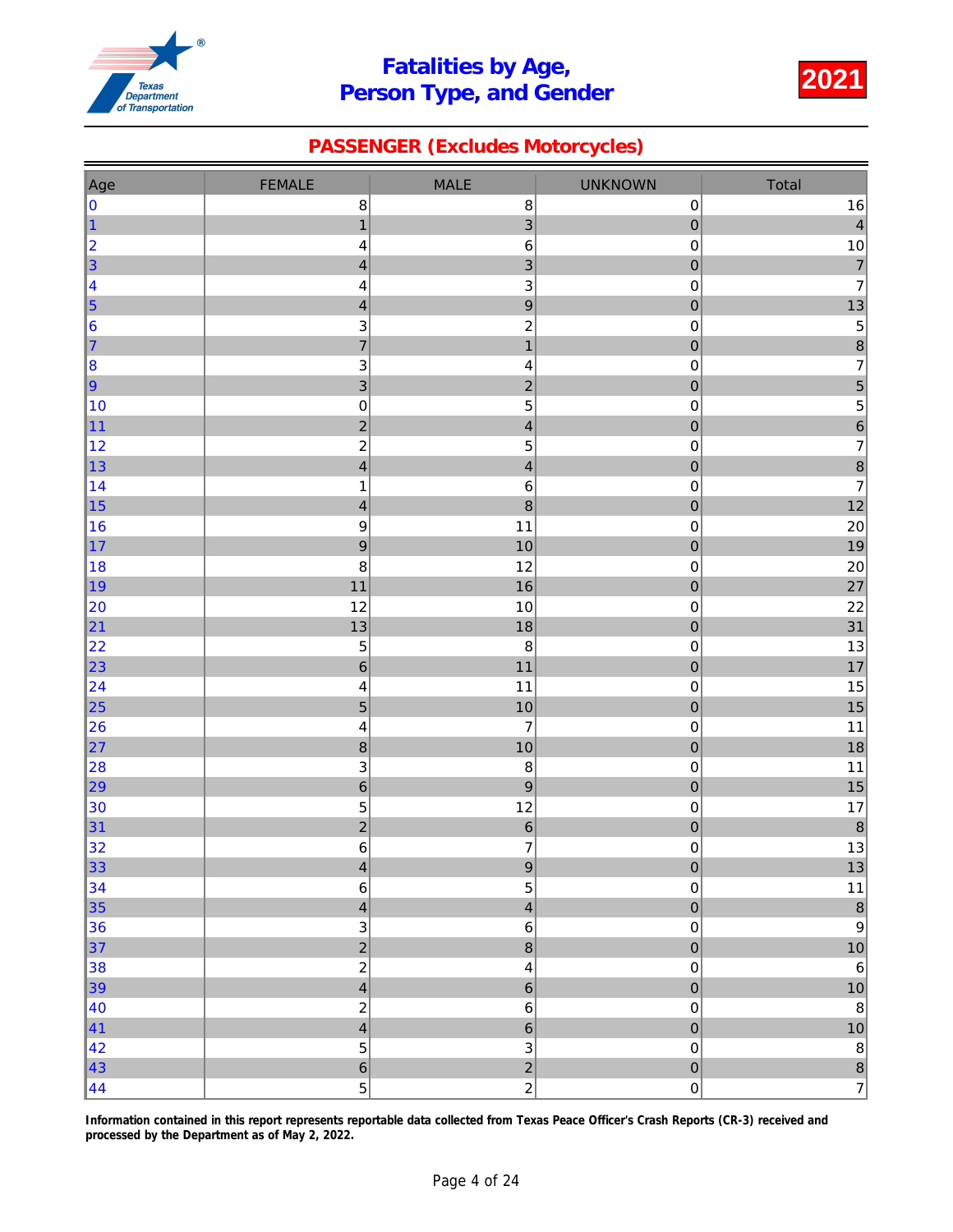

### PASSENGER (Excludes Motorcycles)

| Age                                                                                                                                                                                                                                 | <b>FEMALE</b>                                                                                                                                                                                                                                                                                                                                                                                                                                                           | MALE                                                                                                                                                                                                                                                                                                                                                                                                                                                                                                                                                | <b>UNKNOWN</b>                                                                                                                                                                                                                                                                                                                                                                                                                                            | Total                                                     |
|-------------------------------------------------------------------------------------------------------------------------------------------------------------------------------------------------------------------------------------|-------------------------------------------------------------------------------------------------------------------------------------------------------------------------------------------------------------------------------------------------------------------------------------------------------------------------------------------------------------------------------------------------------------------------------------------------------------------------|-----------------------------------------------------------------------------------------------------------------------------------------------------------------------------------------------------------------------------------------------------------------------------------------------------------------------------------------------------------------------------------------------------------------------------------------------------------------------------------------------------------------------------------------------------|-----------------------------------------------------------------------------------------------------------------------------------------------------------------------------------------------------------------------------------------------------------------------------------------------------------------------------------------------------------------------------------------------------------------------------------------------------------|-----------------------------------------------------------|
| $\vert 45 \vert$                                                                                                                                                                                                                    | $\overline{7}$                                                                                                                                                                                                                                                                                                                                                                                                                                                          | $\ensuremath{\mathsf{3}}$                                                                                                                                                                                                                                                                                                                                                                                                                                                                                                                           | $\pmb{0}$                                                                                                                                                                                                                                                                                                                                                                                                                                                 | $10$                                                      |
| 46                                                                                                                                                                                                                                  | $\bf8$                                                                                                                                                                                                                                                                                                                                                                                                                                                                  | $\overline{\mathbf{7}}$                                                                                                                                                                                                                                                                                                                                                                                                                                                                                                                             | 0                                                                                                                                                                                                                                                                                                                                                                                                                                                         | 15                                                        |
| $\vert 47$                                                                                                                                                                                                                          | $\overline{\mathbf{4}}$                                                                                                                                                                                                                                                                                                                                                                                                                                                 | $\overline{\mathbf{4}}$                                                                                                                                                                                                                                                                                                                                                                                                                                                                                                                             | $\mathbf 0$                                                                                                                                                                                                                                                                                                                                                                                                                                               | $\overline{8}$                                            |
| 48                                                                                                                                                                                                                                  | $\overline{c}$                                                                                                                                                                                                                                                                                                                                                                                                                                                          | 5                                                                                                                                                                                                                                                                                                                                                                                                                                                                                                                                                   | 0                                                                                                                                                                                                                                                                                                                                                                                                                                                         | $\overline{7}$                                            |
| 49                                                                                                                                                                                                                                  | $\overline{0}$                                                                                                                                                                                                                                                                                                                                                                                                                                                          | $\overline{1}$                                                                                                                                                                                                                                                                                                                                                                                                                                                                                                                                      | $\overline{0}$                                                                                                                                                                                                                                                                                                                                                                                                                                            | $\mathbf{1}$                                              |
| 50                                                                                                                                                                                                                                  | $\,6$                                                                                                                                                                                                                                                                                                                                                                                                                                                                   | $\mathbf 1$                                                                                                                                                                                                                                                                                                                                                                                                                                                                                                                                         | 0                                                                                                                                                                                                                                                                                                                                                                                                                                                         | $\overline{7}$                                            |
| $\vert$ 51                                                                                                                                                                                                                          | 5                                                                                                                                                                                                                                                                                                                                                                                                                                                                       | $\mathbf{1}$                                                                                                                                                                                                                                                                                                                                                                                                                                                                                                                                        | $\mathbf 0$                                                                                                                                                                                                                                                                                                                                                                                                                                               | 6                                                         |
| 52                                                                                                                                                                                                                                  | $\pmb{0}$                                                                                                                                                                                                                                                                                                                                                                                                                                                               | $\overline{c}$                                                                                                                                                                                                                                                                                                                                                                                                                                                                                                                                      | 0                                                                                                                                                                                                                                                                                                                                                                                                                                                         | $\overline{\mathbf{c}}$                                   |
| 53                                                                                                                                                                                                                                  | $\overline{5}$                                                                                                                                                                                                                                                                                                                                                                                                                                                          | 3                                                                                                                                                                                                                                                                                                                                                                                                                                                                                                                                                   | $\mathbf 0$                                                                                                                                                                                                                                                                                                                                                                                                                                               | $\overline{8}$                                            |
| 54                                                                                                                                                                                                                                  | $\mathbf{3}$                                                                                                                                                                                                                                                                                                                                                                                                                                                            | $\mathbf{1}$                                                                                                                                                                                                                                                                                                                                                                                                                                                                                                                                        | $\mathsf 0$                                                                                                                                                                                                                                                                                                                                                                                                                                               | $\overline{\mathbf{r}}$                                   |
| 55                                                                                                                                                                                                                                  | $\overline{3}$                                                                                                                                                                                                                                                                                                                                                                                                                                                          | $\overline{5}$                                                                                                                                                                                                                                                                                                                                                                                                                                                                                                                                      | $\overline{0}$                                                                                                                                                                                                                                                                                                                                                                                                                                            | $\overline{8}$                                            |
| 56                                                                                                                                                                                                                                  | $\overline{\mathbf{4}}$                                                                                                                                                                                                                                                                                                                                                                                                                                                 | $\mathsf 3$                                                                                                                                                                                                                                                                                                                                                                                                                                                                                                                                         | 0                                                                                                                                                                                                                                                                                                                                                                                                                                                         | $\overline{7}$                                            |
|                                                                                                                                                                                                                                     | $\overline{\mathbf{r}}$                                                                                                                                                                                                                                                                                                                                                                                                                                                 |                                                                                                                                                                                                                                                                                                                                                                                                                                                                                                                                                     |                                                                                                                                                                                                                                                                                                                                                                                                                                                           | $\overline{\mathbf{4}}$                                   |
|                                                                                                                                                                                                                                     | $\overline{\mathbf{c}}$                                                                                                                                                                                                                                                                                                                                                                                                                                                 |                                                                                                                                                                                                                                                                                                                                                                                                                                                                                                                                                     |                                                                                                                                                                                                                                                                                                                                                                                                                                                           | $\overline{c}$                                            |
|                                                                                                                                                                                                                                     |                                                                                                                                                                                                                                                                                                                                                                                                                                                                         |                                                                                                                                                                                                                                                                                                                                                                                                                                                                                                                                                     |                                                                                                                                                                                                                                                                                                                                                                                                                                                           | $\overline{6}$                                            |
|                                                                                                                                                                                                                                     |                                                                                                                                                                                                                                                                                                                                                                                                                                                                         |                                                                                                                                                                                                                                                                                                                                                                                                                                                                                                                                                     |                                                                                                                                                                                                                                                                                                                                                                                                                                                           | 4                                                         |
|                                                                                                                                                                                                                                     |                                                                                                                                                                                                                                                                                                                                                                                                                                                                         |                                                                                                                                                                                                                                                                                                                                                                                                                                                                                                                                                     |                                                                                                                                                                                                                                                                                                                                                                                                                                                           | $\overline{6}$                                            |
|                                                                                                                                                                                                                                     |                                                                                                                                                                                                                                                                                                                                                                                                                                                                         |                                                                                                                                                                                                                                                                                                                                                                                                                                                                                                                                                     |                                                                                                                                                                                                                                                                                                                                                                                                                                                           | 5                                                         |
|                                                                                                                                                                                                                                     |                                                                                                                                                                                                                                                                                                                                                                                                                                                                         |                                                                                                                                                                                                                                                                                                                                                                                                                                                                                                                                                     |                                                                                                                                                                                                                                                                                                                                                                                                                                                           | 3                                                         |
|                                                                                                                                                                                                                                     |                                                                                                                                                                                                                                                                                                                                                                                                                                                                         |                                                                                                                                                                                                                                                                                                                                                                                                                                                                                                                                                     |                                                                                                                                                                                                                                                                                                                                                                                                                                                           | 6                                                         |
|                                                                                                                                                                                                                                     |                                                                                                                                                                                                                                                                                                                                                                                                                                                                         |                                                                                                                                                                                                                                                                                                                                                                                                                                                                                                                                                     |                                                                                                                                                                                                                                                                                                                                                                                                                                                           | $\overline{\mathcal{L}}$                                  |
|                                                                                                                                                                                                                                     |                                                                                                                                                                                                                                                                                                                                                                                                                                                                         |                                                                                                                                                                                                                                                                                                                                                                                                                                                                                                                                                     |                                                                                                                                                                                                                                                                                                                                                                                                                                                           | $\overline{\mathbf{c}}$                                   |
|                                                                                                                                                                                                                                     |                                                                                                                                                                                                                                                                                                                                                                                                                                                                         |                                                                                                                                                                                                                                                                                                                                                                                                                                                                                                                                                     |                                                                                                                                                                                                                                                                                                                                                                                                                                                           | 5                                                         |
|                                                                                                                                                                                                                                     |                                                                                                                                                                                                                                                                                                                                                                                                                                                                         |                                                                                                                                                                                                                                                                                                                                                                                                                                                                                                                                                     |                                                                                                                                                                                                                                                                                                                                                                                                                                                           | 6                                                         |
|                                                                                                                                                                                                                                     |                                                                                                                                                                                                                                                                                                                                                                                                                                                                         |                                                                                                                                                                                                                                                                                                                                                                                                                                                                                                                                                     |                                                                                                                                                                                                                                                                                                                                                                                                                                                           | $\overline{7}$                                            |
|                                                                                                                                                                                                                                     |                                                                                                                                                                                                                                                                                                                                                                                                                                                                         |                                                                                                                                                                                                                                                                                                                                                                                                                                                                                                                                                     |                                                                                                                                                                                                                                                                                                                                                                                                                                                           | $\overline{7}$                                            |
|                                                                                                                                                                                                                                     |                                                                                                                                                                                                                                                                                                                                                                                                                                                                         |                                                                                                                                                                                                                                                                                                                                                                                                                                                                                                                                                     |                                                                                                                                                                                                                                                                                                                                                                                                                                                           | 5                                                         |
|                                                                                                                                                                                                                                     |                                                                                                                                                                                                                                                                                                                                                                                                                                                                         |                                                                                                                                                                                                                                                                                                                                                                                                                                                                                                                                                     |                                                                                                                                                                                                                                                                                                                                                                                                                                                           | 3                                                         |
|                                                                                                                                                                                                                                     |                                                                                                                                                                                                                                                                                                                                                                                                                                                                         |                                                                                                                                                                                                                                                                                                                                                                                                                                                                                                                                                     |                                                                                                                                                                                                                                                                                                                                                                                                                                                           | 5                                                         |
|                                                                                                                                                                                                                                     |                                                                                                                                                                                                                                                                                                                                                                                                                                                                         |                                                                                                                                                                                                                                                                                                                                                                                                                                                                                                                                                     |                                                                                                                                                                                                                                                                                                                                                                                                                                                           | 5                                                         |
|                                                                                                                                                                                                                                     |                                                                                                                                                                                                                                                                                                                                                                                                                                                                         |                                                                                                                                                                                                                                                                                                                                                                                                                                                                                                                                                     |                                                                                                                                                                                                                                                                                                                                                                                                                                                           | $\frac{5}{5}$                                             |
|                                                                                                                                                                                                                                     |                                                                                                                                                                                                                                                                                                                                                                                                                                                                         |                                                                                                                                                                                                                                                                                                                                                                                                                                                                                                                                                     |                                                                                                                                                                                                                                                                                                                                                                                                                                                           | 5                                                         |
|                                                                                                                                                                                                                                     |                                                                                                                                                                                                                                                                                                                                                                                                                                                                         |                                                                                                                                                                                                                                                                                                                                                                                                                                                                                                                                                     |                                                                                                                                                                                                                                                                                                                                                                                                                                                           |                                                           |
|                                                                                                                                                                                                                                     |                                                                                                                                                                                                                                                                                                                                                                                                                                                                         |                                                                                                                                                                                                                                                                                                                                                                                                                                                                                                                                                     |                                                                                                                                                                                                                                                                                                                                                                                                                                                           | 8<br>3                                                    |
|                                                                                                                                                                                                                                     |                                                                                                                                                                                                                                                                                                                                                                                                                                                                         |                                                                                                                                                                                                                                                                                                                                                                                                                                                                                                                                                     |                                                                                                                                                                                                                                                                                                                                                                                                                                                           |                                                           |
|                                                                                                                                                                                                                                     |                                                                                                                                                                                                                                                                                                                                                                                                                                                                         |                                                                                                                                                                                                                                                                                                                                                                                                                                                                                                                                                     |                                                                                                                                                                                                                                                                                                                                                                                                                                                           | $\bf 8$<br>9                                              |
|                                                                                                                                                                                                                                     |                                                                                                                                                                                                                                                                                                                                                                                                                                                                         |                                                                                                                                                                                                                                                                                                                                                                                                                                                                                                                                                     |                                                                                                                                                                                                                                                                                                                                                                                                                                                           | $\overline{3}$                                            |
|                                                                                                                                                                                                                                     |                                                                                                                                                                                                                                                                                                                                                                                                                                                                         |                                                                                                                                                                                                                                                                                                                                                                                                                                                                                                                                                     |                                                                                                                                                                                                                                                                                                                                                                                                                                                           |                                                           |
|                                                                                                                                                                                                                                     |                                                                                                                                                                                                                                                                                                                                                                                                                                                                         |                                                                                                                                                                                                                                                                                                                                                                                                                                                                                                                                                     |                                                                                                                                                                                                                                                                                                                                                                                                                                                           |                                                           |
|                                                                                                                                                                                                                                     |                                                                                                                                                                                                                                                                                                                                                                                                                                                                         |                                                                                                                                                                                                                                                                                                                                                                                                                                                                                                                                                     |                                                                                                                                                                                                                                                                                                                                                                                                                                                           |                                                           |
|                                                                                                                                                                                                                                     |                                                                                                                                                                                                                                                                                                                                                                                                                                                                         |                                                                                                                                                                                                                                                                                                                                                                                                                                                                                                                                                     |                                                                                                                                                                                                                                                                                                                                                                                                                                                           |                                                           |
|                                                                                                                                                                                                                                     |                                                                                                                                                                                                                                                                                                                                                                                                                                                                         |                                                                                                                                                                                                                                                                                                                                                                                                                                                                                                                                                     |                                                                                                                                                                                                                                                                                                                                                                                                                                                           |                                                           |
|                                                                                                                                                                                                                                     |                                                                                                                                                                                                                                                                                                                                                                                                                                                                         |                                                                                                                                                                                                                                                                                                                                                                                                                                                                                                                                                     |                                                                                                                                                                                                                                                                                                                                                                                                                                                           |                                                           |
|                                                                                                                                                                                                                                     |                                                                                                                                                                                                                                                                                                                                                                                                                                                                         |                                                                                                                                                                                                                                                                                                                                                                                                                                                                                                                                                     |                                                                                                                                                                                                                                                                                                                                                                                                                                                           |                                                           |
| 57<br>58<br>59<br>60<br> 61<br>62<br>63<br>64<br>65<br>66<br> 67 <br> 68 <br>69<br>70<br>$\vert$ 71<br>72<br>73<br> 74<br>75<br>76<br> 77<br>78<br>79<br>80<br> 81 <br> 82 <br>83<br>84<br>$\vert$ 85<br>86<br> 87 <br>$\ 88$<br>89 | $\overline{2}$<br>$\ensuremath{\mathsf{3}}$<br>$\overline{3}$<br>$\mathbf{3}$<br>$\pmb{0}$<br>4<br>$\overline{3}$<br>$\boldsymbol{2}$<br>$\overline{3}$<br>$\sqrt{5}$<br>$\overline{3}$<br>5<br>5<br>$\boldsymbol{2}$<br>$\overline{3}$<br>$\overline{5}$<br>$\overline{\mathbf{4}}$<br>$\overline{5}$<br>$\overline{3}$<br>4<br>$\overline{1}$<br>$\bf8$<br>$\overline{9}$<br>$\frac{2}{2}$<br>$\frac{2}{6}$<br>$\frac{2}{2}$<br>$\mathsf{O}\xspace$<br>$\overline{1}$ | $\mathbf 0$<br>$\pmb{0}$<br>$\overline{4}$<br>$\mathbf{1}$<br>3<br>$\overline{2}$<br>$\mathbf{3}$<br>$\overline{c}$<br>$\mathbf{1}$<br>$\pmb{0}$<br>$\overline{c}$<br>$\mathbf{1}$<br>$\overline{4}$<br>$\overline{c}$<br>$\mathbf 0$<br>$\mathbf{1}$<br>$\overline{2}$<br>$\mathbf 0$<br>$\mathbf{1}$<br>$\mathbf 0$<br>$\overline{c}$<br>$\overline{\mathbf{r}}$<br>$\overline{2}$<br>$\mathsf{O}\xspace$<br>$\pmb{0}$<br>$\mathbf{1}$<br>$\mathbf{1}$<br>$\mathsf{O}\xspace$<br>$\overline{1}$<br>$\mathsf 0$<br>$\overline{0}$<br>$\frac{2}{2}$ | $\overline{0}$<br>0<br>$\overline{0}$<br>$\mathsf 0$<br>$\overline{0}$<br>$\mathbf 0$<br>0<br>0<br>$\mathbf 0$<br>0<br>$\overline{0}$<br>0<br>$\overline{0}$<br>0<br>$\mathbf 0$<br>0<br>$\mathbf 0$<br>$\mathsf 0$<br>$\overline{0}$<br>$\mathsf 0$<br>0<br>$\pmb{0}$<br>$\overline{0}$<br>$\mathbf 0$<br>$\mathbf{0}$<br>$\mathsf 0$<br>$\overline{0}$<br>$\mathsf 0$<br>$\overline{0}$<br>$\pmb{0}$<br>$\overline{0}$<br>$\mathbf 0$<br>$\overline{0}$ | $\begin{array}{c c}\n3 & 2 & 7 \\ 2 & 2 & 3\n\end{array}$ |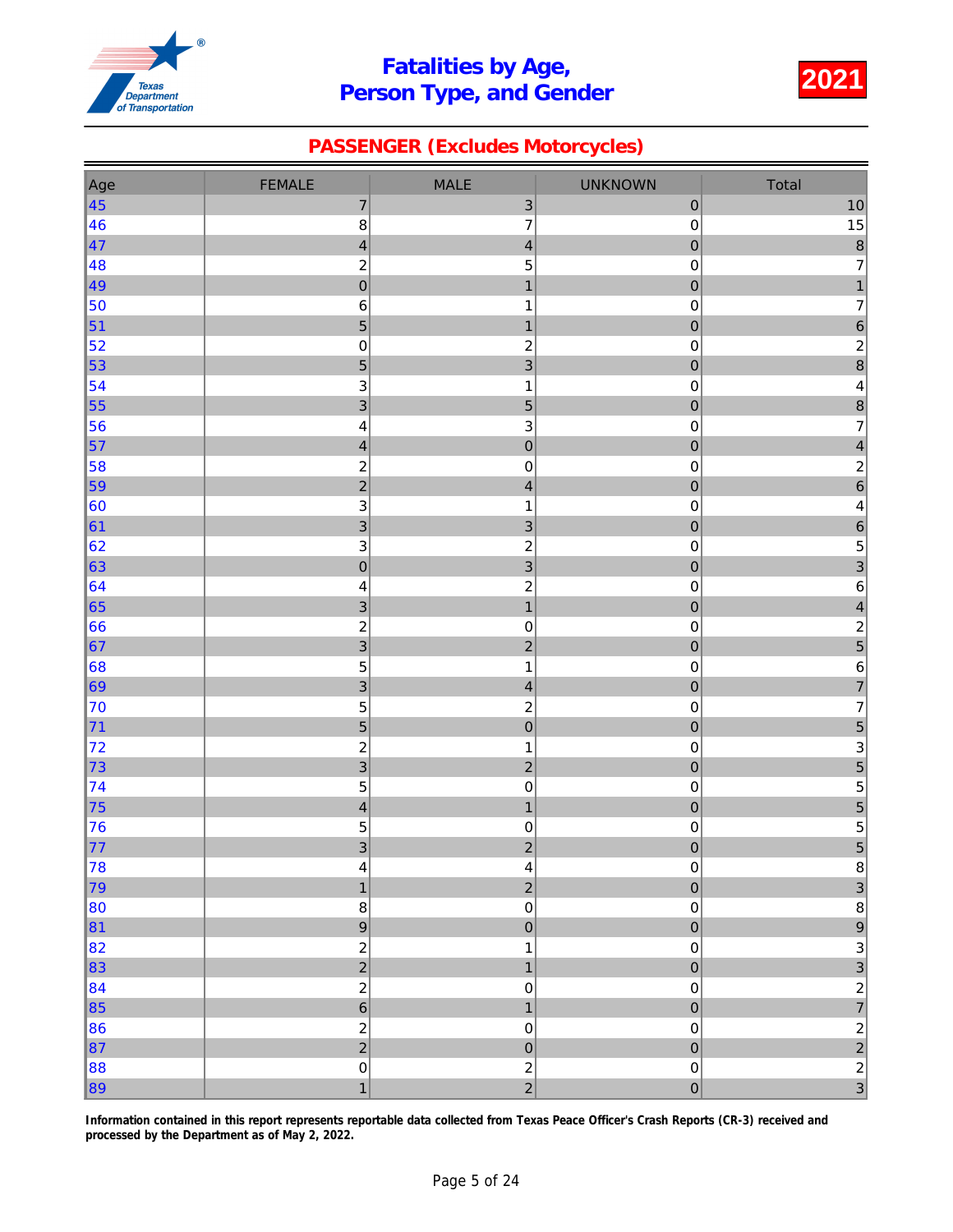

### PASSENGER (Excludes Motorcycles)

| Age       | <b>FEMALE</b>  | <b>MALE</b>  | <b>UNKNOWN</b> | Total          |
|-----------|----------------|--------------|----------------|----------------|
| 90        | 0              | 0            | 0              | $\overline{0}$ |
| ∥91       |                |              | 0              | $\mathfrak{p}$ |
| 92        | 0              |              | 0              |                |
| ∥93       | $\mathcal{P}$  |              | $\overline{0}$ | 3              |
| 94        |                | 0            | 0              |                |
| ∥95       |                | $\mathbf{0}$ | $\overline{0}$ |                |
| 96        | 0              | 0            | 0              | 0              |
| ∥97       | и              | $\mathbf 0$  | $\overline{0}$ |                |
| 98        | $\mathbf 0$    | 0            | 0              | $\Omega$       |
| 99 & Over | $\mathbf 0$    |              | 0              |                |
| Unknown   |                | 2            | 0              | 3              |
| Invalid   | $\overline{0}$ | $\mathbf 0$  | 0              | 0              |
| Total     | 379            | 396          | 0              | 775            |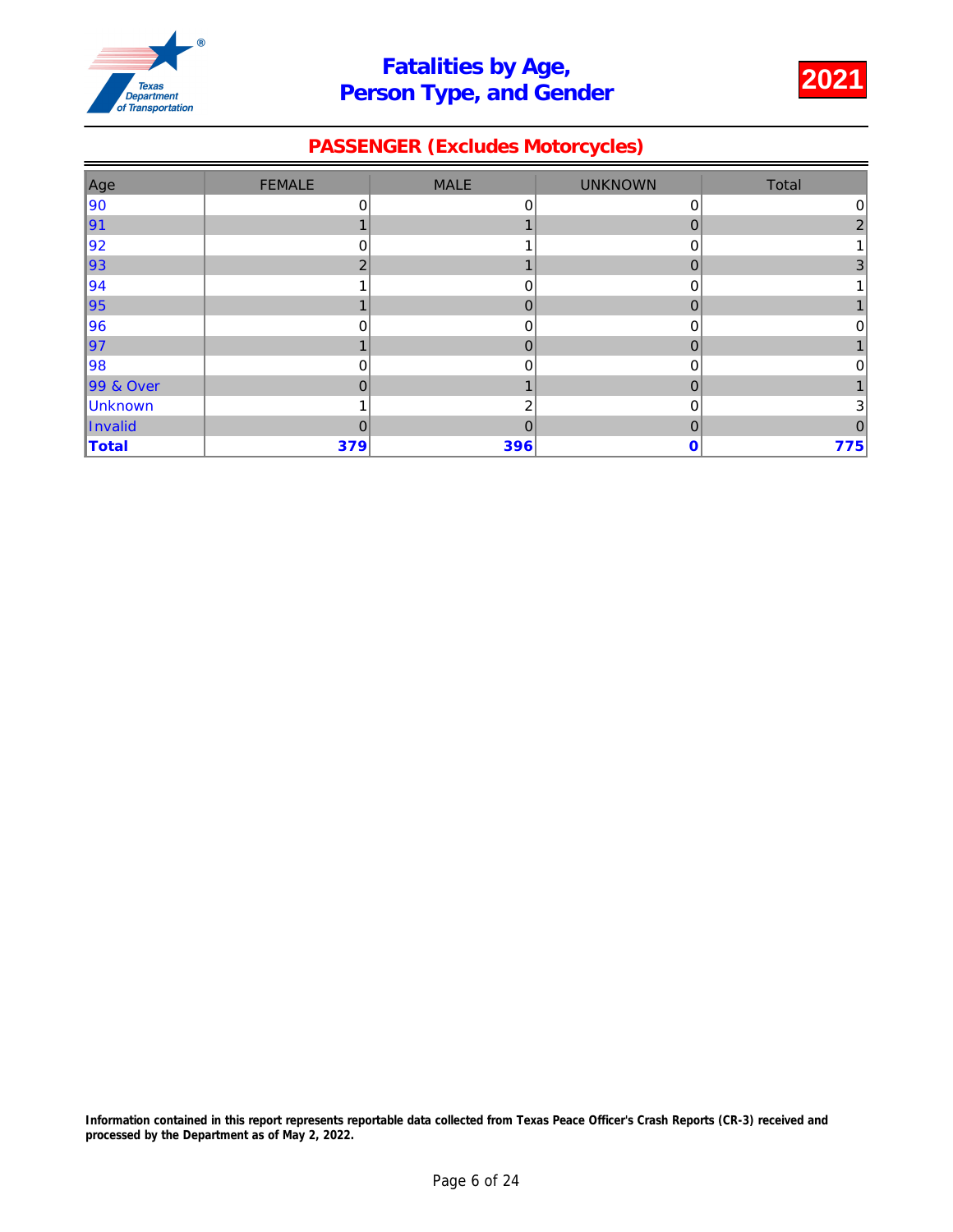

### MOTORCYCLE DRIVER

| Age              | <b>FEMALE</b>            | <b>MALE</b>             | <b>UNKNOWN</b>         | Total                                   |
|------------------|--------------------------|-------------------------|------------------------|-----------------------------------------|
| 0                | $\mathbf 0$              | $\pmb{0}$               | $\mathbf 0$            | $\pmb{0}$                               |
| $\vert$ 1        | $\mathbf 0$              | $\pmb{0}$               | $\pmb{0}$              | $\begin{array}{c}\n0 \\ 0\n\end{array}$ |
| 2                | $\pmb{0}$                | $\pmb{0}$               | $\pmb{0}$              |                                         |
| $\vert$ 3        | $\mathbf 0$              | $\mathbf 0$             | $\mathbf 0$            | $\overline{0}$                          |
| $\vert 4 \vert$  | $\pmb{0}$                | $\pmb{0}$               | $\mathbf 0$            | $\mathsf{O}\xspace$                     |
| $\vert$ 5        | $\pmb{0}$                | $\mathbf 0$             | $\pmb{0}$              | $\mathbf{0}$                            |
| 6                | $\pmb{0}$                | $\pmb{0}$               | $\pmb{0}$              | $\overline{\textbf{0}}$                 |
| 7                | $\mathbf 0$              | $\mathbf 0$             | $\mathbf 0$            | $\overline{0}$                          |
| $\vert 8 \vert$  | $\pmb{0}$                | $\pmb{0}$               | $\pmb{0}$              | $\pmb{0}$                               |
| 9                | $\mathbf 0$              | $\mathbf{0}$            | $\overline{0}$         | $\begin{array}{c} 0 \\ 0 \end{array}$   |
| 10               | $\mathbf 0$              | $\pmb{0}$               | $\pmb{0}$              |                                         |
| 11               | $\pmb{0}$                | $\pmb{0}$               | $\pmb{0}$              | $\begin{array}{c} 0 \\ 0 \end{array}$   |
| 12               | $\mathbf 0$              | $\pmb{0}$               | $\pmb{0}$              |                                         |
| 13               | $\mathbf 0$              | $\mathbf 0$             | $\mathbf 0$            | $\overline{0}$                          |
| 14               | $\mathbf 0$              | $\mathbf{1}$            | $\pmb{0}$              | $\mathbf{1}$                            |
| 15               | $\pmb{0}$                | $\mathbf 0$             | $\mathbf 0$            | $\mathbf 0$                             |
| 16               | $\pmb{0}$                | 3                       | $\pmb{0}$              | $\overline{3}$                          |
| 17               | $\mathbf{1}$             | $\overline{0}$          | $\overline{0}$         | $\overline{1}$                          |
| 18               | $\mathbf 0$              | $\overline{\mathbf{r}}$ | $\pmb{0}$              | $\overline{\mathbf{4}}$                 |
| ∥19              | $\mathbf 0$              | $\overline{3}$          | $\mathbf 0$            | 3                                       |
| 20               | $\pmb{0}$                | 10<br>12                | $\pmb{0}$              | $10\,$<br>12                            |
| 21<br>22         | $\mathbf 0$<br>$\pmb{0}$ | 11                      | $\pmb{0}$<br>$\pmb{0}$ | 11                                      |
| 23               | $\mathbf 0$              | 14                      | $\mathbf 0$            | 14                                      |
| 24               | $\mathbf 0$              | 12                      | $\mathbf 0$            | 12                                      |
| $\vert$ 25       | $\pmb{0}$                | 20                      | $\pmb{0}$              | 20                                      |
| 26               | $\pmb{0}$                | 12                      | $\pmb{0}$              | 12                                      |
| 27               | $\mathbf 0$              | $\overline{9}$          | $\overline{0}$         | $\overline{9}$                          |
| 28               | $\mathbf 0$              | $\boldsymbol{9}$        | $\mathbf 0$            | $\boldsymbol{9}$                        |
| 29               | $\mathbf{1}$             | 15                      | $\mathbf 0$            | 16                                      |
| 30               | $\pmb{0}$                | 12                      | $\mbox{O}$             | 12                                      |
| 31               | $\overline{c}$           | 18                      | $\pmb{0}$              | 20                                      |
| 32               | $\mathsf 0$              | 11                      | $\mathbf 0$            | 11                                      |
| 33               | $\mathbf 0$              | 16                      | ${\bf 0}$              | $16\,$                                  |
| 34               |                          | 11                      | $\mathbf 0$            | $13$                                    |
| 35               | $\frac{2}{0}$            | $\overline{9}$          | $\overline{0}$         | $\overline{9}$                          |
| 36               | $\mathbf 1$              | 17                      | $\mathsf 0$            | $18\,$                                  |
| 37               | $\mathbf 0$              | 10                      | $\overline{0}$         | $10$                                    |
| 38               | $\pmb{0}$                | 11                      | $\mathsf 0$            | $11$                                    |
| $\vert$ 39       | $\pmb{0}$                | $\overline{9}$          | $\overline{0}$         | $\overline{9}$                          |
| $\vert$ 40       | $\mathbf{1}$             | 13                      | $\pmb{0}$              | 14                                      |
| $\vert 41 \vert$ | $\pmb{0}$                | $\overline{6}$          | $\overline{0}$         | $\overline{6}$                          |
| 42               | $\mathbf 0$              | $\overline{4}$          | $\mathsf 0$            | $\overline{\mathbf{4}}$                 |
| 43               | $\overline{1}$           | 10                      | $\overline{0}$         | $11$                                    |
| $\vert 44 \vert$ | $\mathbf{1}$             | $6\vert$                | 0                      | $\overline{7}$                          |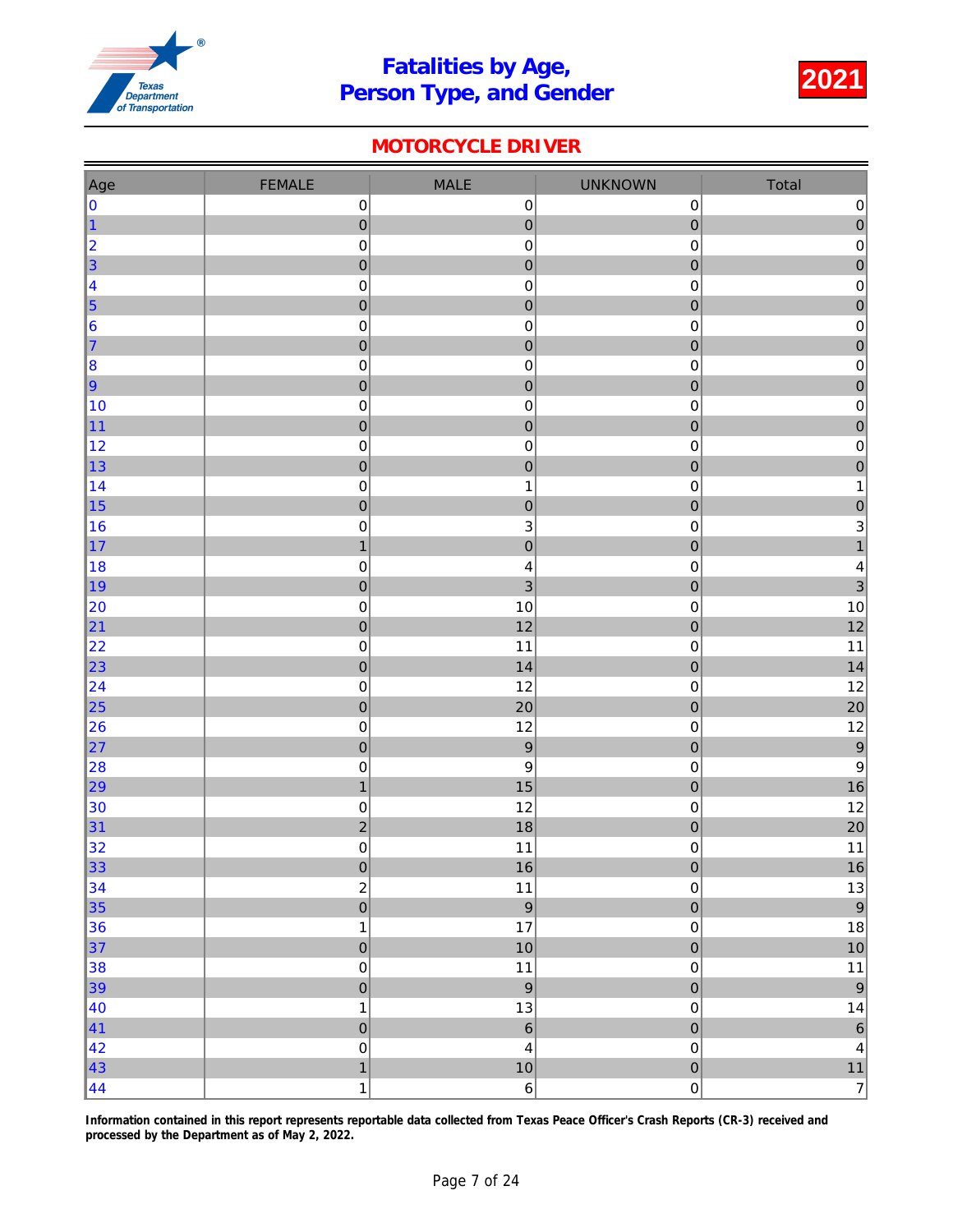

### MOTORCYCLE DRIVER

| Age               | <b>FEMALE</b>               | <b>MALE</b>                        | <b>UNKNOWN</b>              | Total                                             |
|-------------------|-----------------------------|------------------------------------|-----------------------------|---------------------------------------------------|
| $\vert 45 \vert$  | $\pmb{0}$                   | $\overline{5}$                     | $\mathbf{1}$                | $\,$ 6 $\,$                                       |
| 46                | $\mathbf 0$                 | 10                                 | $\pmb{0}$                   | $10\,$                                            |
| $\vert 47 \vert$  | $\mathbf{0}$                | $\overline{c}$                     | $\mathbf 0$                 | $\overline{2}$                                    |
| 48                | $\boldsymbol{2}$            | 12                                 | $\mathbf 0$                 | 14                                                |
| 49                | $\pmb{0}$                   | $\overline{5}$                     | $\mathbf 0$                 | $\overline{5}$                                    |
| 50                | $\pmb{0}$                   | $\bf8$                             | $\mathbf 0$                 | $\boldsymbol{8}$                                  |
| $\vert$ 51        | $\pmb{0}$                   | $\boldsymbol{9}$                   | $\mathbf{0}$                | $\overline{9}$                                    |
| $\vert$ 52        | $\mathbf 1$                 | $\boldsymbol{9}$                   | $\mathbf 0$                 | $10$                                              |
| $\vert$ 53        | $\overline{c}$              | $\overline{6}$                     | $\overline{0}$              | $\delta$                                          |
| $\vert$ 54        | $\pmb{0}$                   | $\mathbf 5$                        | $\mathbf 0$                 | $\overline{5}$                                    |
| $\vert$ 55        | $\overline{1}$              | $\overline{7}$                     | $\overline{0}$              | $\overline{\mathbf{8}}$                           |
| 56                | $\pmb{0}$                   | $\,$ 6 $\,$                        | $\mathbf 0$                 | $\,6$                                             |
| $\vert$ 57        | $\pmb{0}$                   | 10                                 | $\mathbf{0}$                | 10                                                |
| 58                | $\pmb{0}$                   | 10                                 | $\mathbf 0$                 | 10                                                |
| $\vert$ 59        | $\mathbf{1}$                | 14                                 | $\mathbf 0$                 | 15                                                |
| $\vert$ 60        | $\mathbf 0$                 | $\bf8$                             | $\mathbf 0$                 | $\bf 8$                                           |
| 61                | $\overline{0}$              | 11                                 | $\overline{0}$              | $11$                                              |
| 62                | $\mathbf 0$                 | $\,6\,$                            | $\mathbf 0$                 | $\,6$                                             |
| 63                | $\pmb{0}$                   | $\overline{5}$                     | $\mathbf 0$                 | $\begin{array}{c} 5 \\ 7 \end{array}$             |
| 64                | $\pmb{0}$                   | $\overline{7}$                     | $\mathbf 0$                 |                                                   |
| 65                | $\mathbf 0$                 | $\overline{4}$                     | $\overline{0}$              | $\vert 4 \vert$                                   |
| $\vert 66 \vert$  | $\mathbf 1$                 | $\mathbf{1}$                       | $\mathbf 0$                 | $\overline{\mathbf{c}}$<br>$\overline{1}$         |
| $\vert 67 \vert$  | $\mathbf{0}$<br>$\mathbf 0$ | $\mathbf{1}$                       | $\mathbf{0}$<br>$\mathbf 0$ |                                                   |
| 68 <br>$\vert$ 69 | $\pmb{0}$                   | $\boldsymbol{2}$<br>$\overline{c}$ |                             |                                                   |
| 70                | $\mathbf 0$                 | $\mathbf{3}$                       | $\mathbf 0$<br>$\mathbf 0$  | $\begin{array}{c}\n2 \\ 2 \\ 3 \\ 1\n\end{array}$ |
| $\vert$ 71        | $\mathbf 0$                 | $\mathbf{1}$                       | $\overline{0}$              |                                                   |
| 72                | $\mathbf 0$                 | 1                                  | $\mathbf 0$                 | 1                                                 |
| $\vert$ 73        | $\pmb{0}$                   | $\overline{1}$                     | $\mathbf{0}$                | $\mathbf{1}$                                      |
| $\vert$ 74        | $\pmb{0}$                   | 1                                  | $\mathbf 0$                 | 1                                                 |
| $\vert$ 75        | $\mathbf 0$                 | $\mathbf{1}$                       | $\overline{0}$              | 1                                                 |
| 76                | $\pmb{0}$                   | $\overline{\mathbf{c}}$            | $\mathbf 0$                 |                                                   |
| $\vert$ 77        | $\overline{0}$              | $\overline{1}$                     | $\mathbf{0}$                | $\begin{array}{c} 2 \\ 1 \end{array}$             |
| 78                | $\pmb{0}$                   | $\pmb{0}$                          | $\mathbf 0$                 | 0                                                 |
| $\vert$ 79        | $\mathbf 0$                 | $\overline{1}$                     | $\mathbf 0$                 | $\mathbf{1}$                                      |
| $\vert$ 80        | $\mathbf 0$                 | $\pmb{0}$                          | $\mathsf 0$                 |                                                   |
| 81                | $\mathbf 0$                 | $\overline{a}$                     | $\overline{0}$              | $\begin{bmatrix} 0 \\ 2 \end{bmatrix}$            |
| 82                | $\mathbf 0$                 | $\mathbf{1}$                       | $\mathbf 0$                 | 1                                                 |
| $\vert$ 83        | $\mathbf 0$                 | $\mathbf 0$                        | $\mathbf 0$                 | $\pmb{0}$                                         |
| 84                | $\pmb{0}$                   | $\pmb{0}$                          | 0                           | $\pmb{0}$                                         |
| $\vert$ 85        | $\pmb{0}$                   | $\overline{1}$                     | $\mathbf{0}$                | 1                                                 |
| $\vert$ 86        | $\pmb{0}$                   | $\mathbf 0$                        | $\mathbf 0$                 | $\mathsf{O}\xspace$                               |
| $\vert$ 87        | $\overline{0}$              | $\overline{0}$                     | $\mathbf 0$                 | $\overline{0}$                                    |
| 88                | $\mathbf 0$                 | $\pmb{0}$                          | $\mathsf 0$                 | $\vert 0 \vert$                                   |
| $\ 89\ $          | $\overline{0}$              | $\overline{0}$                     | $\overline{0}$              | $\overline{0}$                                    |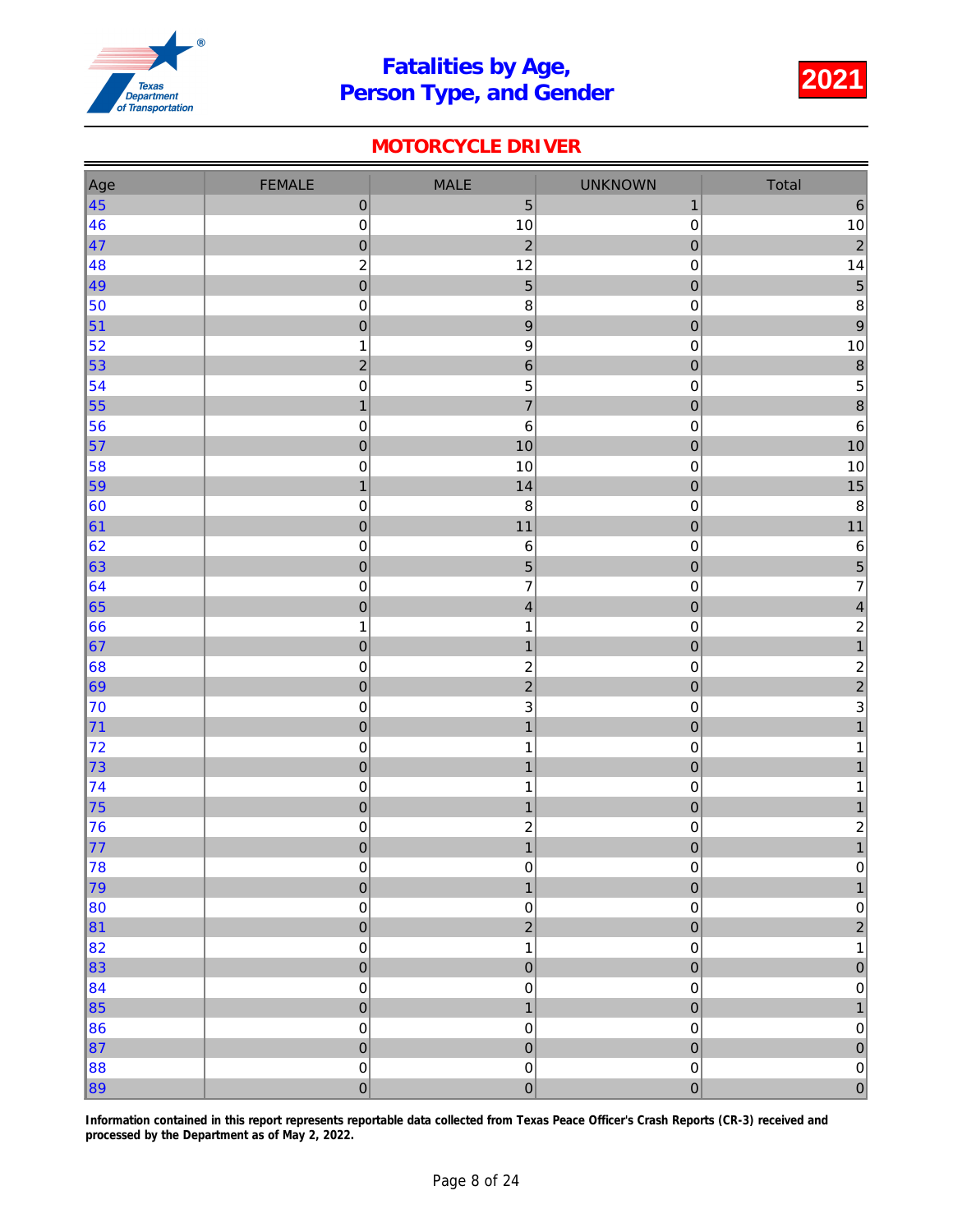

### MOTORCYCLE DRIVER

| Age       | <b>FEMALE</b>  | <b>MALE</b>  | <b>UNKNOWN</b> | Total          |
|-----------|----------------|--------------|----------------|----------------|
| 90        | 0              | 0            | 0              | 0              |
| ∥91       | $\mathbf 0$    | $\mathbf 0$  | 0              | $\mathbf{0}$   |
| 92        | 0              | 0            | 0              | $\overline{0}$ |
| ∥93       | $\Omega$       | $\mathbf{0}$ | $\overline{0}$ | $\Omega$       |
| 94        | 0              | 0            | 0              | 0              |
| ∥95       | $\Omega$       | $\mathbf{0}$ | $\overline{0}$ | 0              |
| 96        | 0              | 0            | 0              | 0              |
| ∥97       | $\mathbf 0$    | $\mathbf 0$  | $\overline{0}$ | 0              |
| 98        | $\mathbf 0$    | 0            | 0              | $\overline{0}$ |
| 99 & Over | $\mathbf 0$    | $\mathbf 0$  | 0              | 0              |
| Unknown   | $\mathbf 0$    | 3            | 0              | 3              |
| Invalid   | $\overline{0}$ | $\mathbf 0$  | 0              | 0              |
| Total     | 18             | 482          |                | 501            |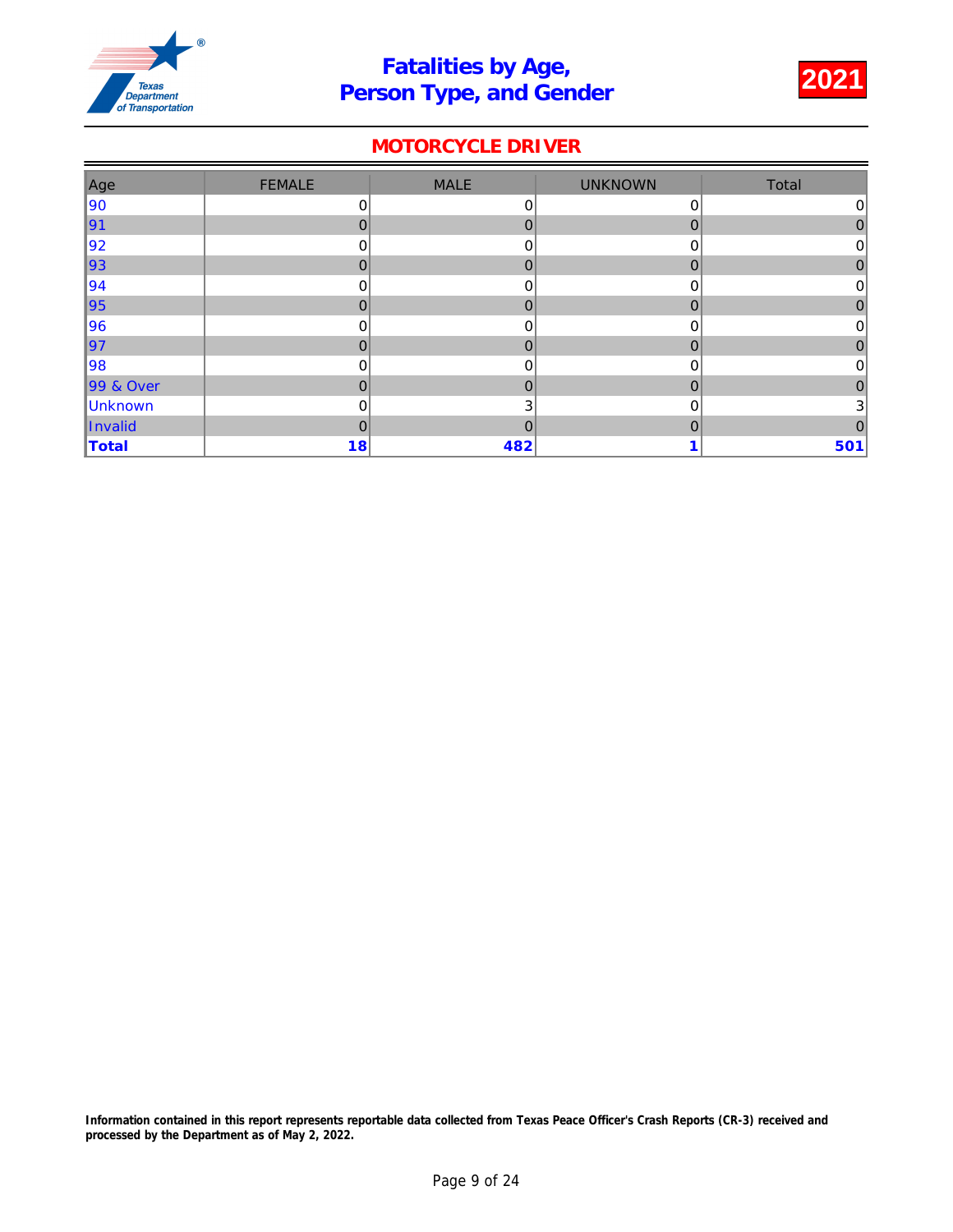

### MOTORCYCLE PASSENGER

| Age                    | <b>FEMALE</b>                    | <b>MALE</b>                   | <b>UNKNOWN</b>          | Total                                     |
|------------------------|----------------------------------|-------------------------------|-------------------------|-------------------------------------------|
| 0                      | $\mathbf 0$                      | $\mathbf 0$                   | $\mathbf 0$             | $\pmb{0}$                                 |
| $\vert$ 1              | $\mathbf 0$                      | $\mathbf 0$                   | $\overline{0}$          | $\mathbf 0$                               |
| 2                      | $\pmb{0}$                        | $\mathbf 0$                   | 0                       | $\pmb{0}$                                 |
| $\vert$ 3              | $\pmb{0}$                        | $\mathbf 0$                   | $\mathbf 0$             | $\overline{0}$                            |
| 4                      | $\pmb{0}$                        | $\mathbf 0$                   | 0                       | $\pmb{0}$                                 |
| $\vert$ 5              | $\pmb{0}$                        | $\mathbf 0$                   | $\overline{0}$          | $\overline{0}$                            |
| $\vert 6 \vert$        | $\mathbf{1}$                     | $\mathbf 0$                   | 0                       | 1                                         |
| $\vert$ 7              | $\mathbf 0$                      | $\mathbf 0$                   | $\mathbf 0$             | $\mathbf 0$                               |
| $\vert 8 \vert$        | $\pmb{0}$                        | $\pmb{0}$                     | 0                       | $\mathbf 0$                               |
| 9                      | $\mathbf 0$                      | $\mathbf 0$                   | $\mathbf 0$             | $\pmb{0}$                                 |
| 10                     | $\pmb{0}$                        | $\mathbf 0$                   | 0                       | $\mathbf 0$                               |
| 11                     | $\overline{0}$                   | $\mathbf 0$                   | $\overline{0}$          | $\overline{0}$                            |
| 12                     | $\pmb{0}$                        | $\mathsf 0$                   | 0                       | $\pmb{0}$                                 |
| 13                     | $\mathbf 0$                      | $\mathbf 0$                   | $\mathbf 0$             | $\mathbf 0$                               |
| 14                     | $\pmb{0}$                        | $\mathbf 0$<br>$\pmb{0}$      | 0<br>$\overline{0}$     | $\mathbf 0$                               |
| 15 <br>16              | $\mathbf 0$<br>$\mathbf 0$       | $\mathsf 0$                   | $\mathbf 0$             | $\mathbf{0}$<br>$\pmb{0}$                 |
| $\vert$ 17             | $\pmb{0}$                        | $\mathbf 0$                   | $\overline{0}$          | $\mathbf 0$                               |
| 18                     | $\pmb{0}$                        | $\mathsf 0$                   | 0                       | $\pmb{0}$                                 |
| ∥19                    | $\pmb{0}$                        | $\mathbf 0$                   | 0                       | $\pmb{0}$                                 |
| 20                     | $\pmb{0}$                        | $\mathbf 0$                   | 0                       | $\pmb{0}$                                 |
| 21                     | $\mathbf 0$                      | $\mathbf 0$                   | $\overline{0}$          | $\overline{0}$                            |
| 22                     | $\pmb{0}$                        | $\pmb{0}$                     | 0                       | $\pmb{0}$                                 |
| 23                     | $\mathbf 0$                      | $\mathbf 0$                   | $\overline{0}$          | $\overline{0}$                            |
| 24                     | $\pmb{0}$                        | $\mathbf 0$                   | 0                       | $\pmb{0}$                                 |
| 25                     | $\mathbf 0$                      | $\mathbf 0$                   | $\overline{0}$          | $\overline{0}$                            |
| 26                     | $\pmb{0}$                        | $\mathbf 0$                   | 0                       | $\pmb{0}$                                 |
| $\vert$ 27             | $\mathbf 0$                      | $\mathbf 0$                   | $\mathbf 0$             | $\overline{0}$                            |
| 28                     | $\mathbf 1$                      | $\pmb{0}$                     | 0                       | 1                                         |
| 29                     | $\pmb{0}$                        | $\mathbf 0$                   | $\pmb{0}$               | $\pmb{0}$                                 |
| 30                     | $\mathbf 1$                      | $\mathsf 0$                   | $\mathsf 0$             | 1                                         |
| 31                     | $\overline{0}$                   | $\mathbf 0$                   | $\overline{0}$          | $\mathbf 0$                               |
| 32                     | $\mathbf 0$                      | $\mathsf{O}\xspace$           | $\mathsf{O}\xspace$     | $\pmb{0}$                                 |
| $\vert$ 33             | $\pmb{0}$                        | $\pmb{0}$                     | $\bf{0}$                | $\mathbf 0$                               |
| 34                     | $\mathbf 1$                      | $\mathbf 0$                   | $\mathsf 0$             | 1                                         |
| $\vert$ 35             | $\overline{0}$                   | $\pmb{0}$                     | $\overline{0}$          | $\mathbf{0}$                              |
| 36                     | $\mathbf 1$                      | $\mathbf 0$                   | $\mathsf 0$             | $\mathbf 1$                               |
| $\vert$ 37             | $\mathbf 0$                      | $\overline{0}$                | $\overline{0}$          | $\mathbf{0}$                              |
| 38                     | $\overline{c}$<br>$\overline{0}$ | $\mathbf 0$                   | $\mathsf 0$             | $\overline{\mathbf{c}}$<br>$\overline{0}$ |
| $\vert$ 39             |                                  | $\mathbf 0$                   | $\bf{0}$<br>$\mathbf 0$ |                                           |
| 40<br>$\vert 41 \vert$ | $\pmb{0}$<br>$\overline{1}$      | $\mathbf 0$<br>$\overline{1}$ | $\overline{0}$          | $\mathbf 0$<br>$\overline{c}$             |
| 42                     | $\pmb{0}$                        | $\mathsf{O}\xspace$           | $\pmb{0}$               | $\pmb{0}$                                 |
| $\vert 43 \vert$       | $\pmb{\mathsf{O}}$               | $\overline{0}$                | $\overline{0}$          | $\overline{0}$                            |
| $\vert 44$             | $\pmb{0}$                        | $\mathbf 0$                   | $\mathsf{O}\xspace$     | 0                                         |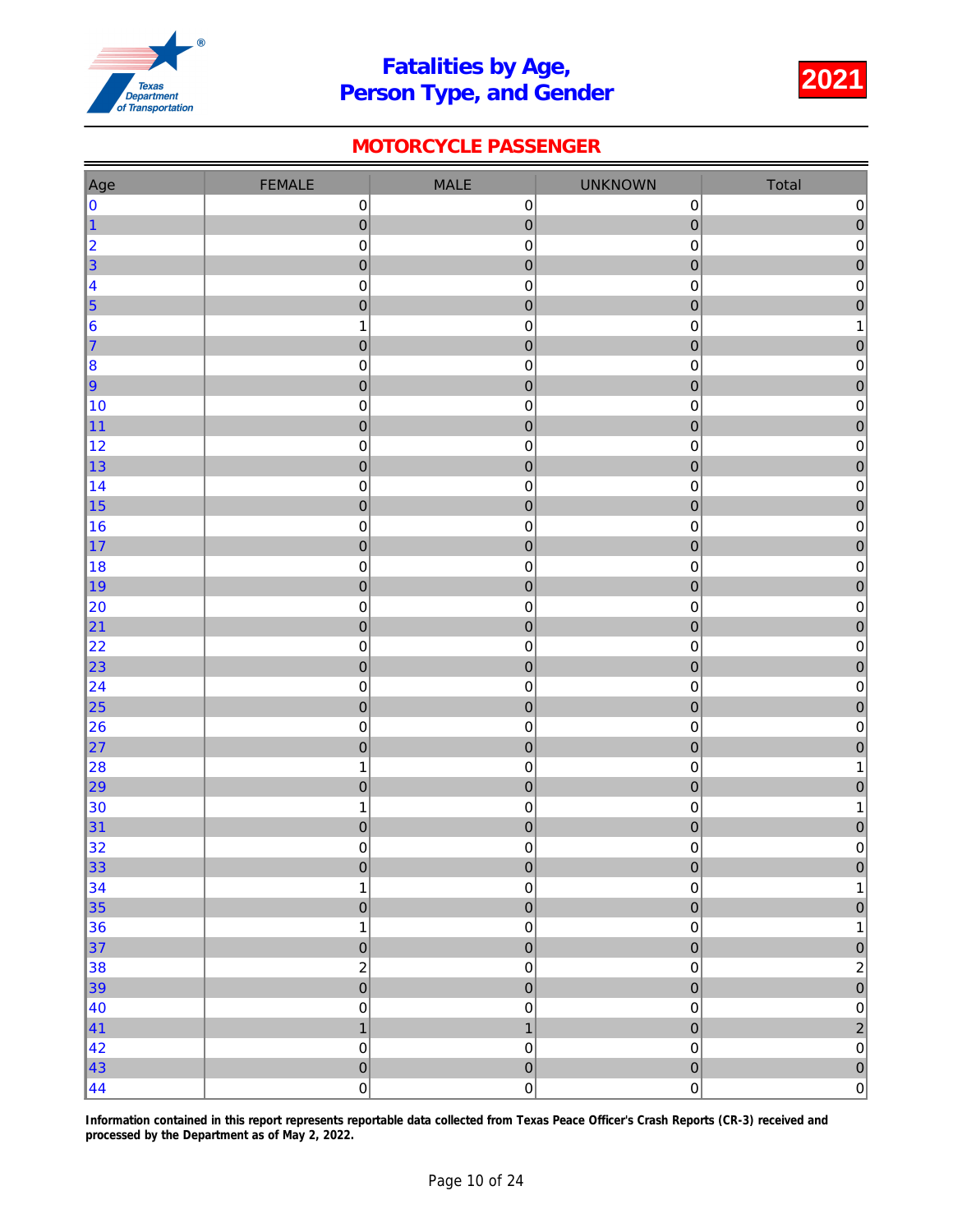

### MOTORCYCLE PASSENGER

| Age              | <b>FEMALE</b>    | MALE                | <b>UNKNOWN</b>      | Total                   |
|------------------|------------------|---------------------|---------------------|-------------------------|
| $\vert 45 \vert$ | $\pmb{0}$        | $\pmb{0}$           | $\pmb{0}$           | $\pmb{0}$               |
| 46               | $\pmb{0}$        | $\pmb{0}$           | 0                   | $\mathbf 0$             |
| $\vert 47$       | $\mathbf 0$      | $\mathbf 0$         | $\mathbf 0$         | $\mathbf{0}$            |
| 48               | $\pmb{0}$        | $\mathsf 0$         | $\mathsf 0$         | $\pmb{0}$               |
| 49               | $\mathbf{1}$     | $\pmb{0}$           | $\overline{0}$      | $\overline{1}$          |
| 50               | $\boldsymbol{0}$ | $\mathsf 0$         | 0                   | $\boldsymbol{0}$        |
| $\vert$ 51       | $\overline{c}$   | $\mathbf 0$         | $\pmb{0}$           | $\overline{c}$          |
| 52               | $\mathbf 1$      | $\pmb{0}$           | 0                   | 1                       |
| 53               | $\overline{2}$   | $\mathbf 0$         | $\overline{0}$      | $\overline{c}$          |
| 54               | $\mathbf 1$      | $\mathbf 0$         | 0                   | 1                       |
| 55               | $\mathbf 0$      | $\overline{0}$      | $\overline{0}$      | $\mathbf{0}$            |
| 56               | $\pmb{0}$        | $\mathbf 0$         | 0                   | $\pmb{0}$               |
| 57               | $\pmb{0}$        | $\mathbf 0$         | 0                   | $\mathbf 0$             |
| 58               | $\pmb{0}$        | $\mathbf 0$         | 0                   | $\mathbf 0$             |
| $\vert$ 59       | $\overline{c}$   | $\mathbf 0$         | $\mathbf 0$         | $\overline{\mathbf{c}}$ |
| 60               | $\pmb{0}$        | $\mathbf 0$         | 0                   | $\pmb{0}$               |
| 61               | $\mathbf 0$      | $\mathbf 0$         | $\mathbf 0$         | $\mathbf 0$             |
| 62               | $\pmb{0}$        | $\pmb{0}$           | $\pmb{0}$           | $\mathbf 0$             |
| 63               | $\overline{0}$   | $\mathbf 0$         | $\overline{0}$      | $\overline{0}$          |
| 64               | $\pmb{0}$        | $\mathbf 0$         | $\mathbf 0$         | $\pmb{0}$               |
| 65               | $\pmb{0}$        | $\mathbf 0$         | $\pmb{0}$           | $\overline{0}$          |
| 66               | $\mathbf 1$      | $\pmb{0}$           | 0                   | 1                       |
| 67               | $\pmb{0}$        | $\mathbf 0$         | $\mathbf 0$         | $\mathbf 0$             |
| 68               | $\pmb{0}$        | $\mathbf 0$         | 0                   | $\pmb{0}$               |
| 69               | $\mathbf{1}$     | $\pmb{0}$           | $\mathbf 0$         | $\mathbf{1}$            |
| 70               | $\mathbf 0$      | $\mathsf 0$         | 0                   | $\mathbf 0$             |
| 71               | $\mathbf 0$      | $\mathbf 0$         | $\mathbf 0$         | $\mathbf 0$             |
| 72               | $\pmb{0}$        | $\pmb{0}$           | 0                   | $\mathbf 0$             |
| 73               | $\overline{0}$   | $\pmb{0}$           | $\overline{0}$      | $\overline{0}$          |
| $\vert$ 74       | $\mathbf 0$      | $\mathbf 0$         | $\mathbf 0$         | $\pmb{0}$               |
| 75               | $\mathbf 0$      | $\mathbf 0$         | $\mathbf 0$         | $\overline{0}$          |
| 76               | $\pmb{0}$        | $\mathbf 0$         | $\mathbf 0$         | $\pmb{0}$               |
| 77               | $\mathbf 0$      | $\pmb{0}$           | 0                   | $\mathbf{0}$            |
| 78               | $\pmb{0}$        | $\pmb{0}$           | $\pmb{0}$           | $\mathsf{O}\xspace$     |
| 79               | $\overline{0}$   | $\pmb{0}$           | $\overline{0}$      | $\mathbf{0}$            |
| 80               | $\mathbf 0$      | $\mathsf{O}\xspace$ | $\mathbf 0$         | $\pmb{0}$               |
| 81               | $\mathbf 0$      | $\pmb{0}$           | $\overline{0}$      | $\pmb{0}$               |
| 82               | $\mathbf 0$      | $\mathsf{O}\xspace$ | $\mathbf 0$         | $\mathbf 0$             |
| 83               | $\overline{0}$   | $\mathbf 0$         | $\overline{0}$      | $\overline{0}$          |
| 84               | $\mathbf 0$      | $\mathbf 0$         | $\mathsf 0$         | $\pmb{0}$               |
| $\vert$ 85       | $\mathbf 0$      | $\pmb{0}$           | $\mathbf 0$         | $\mathbf{0}$            |
| 86               | $\mathbf 0$      | $\mathbf 0$         | $\mathbf 0$         | $\pmb{0}$               |
| $\vert$ 87       | $\overline{0}$   | $\pmb{0}$           | $\overline{0}$      | $\mathbf{0}$            |
| 88               | $\mathbf 0$      | $\mathsf 0$         | $\mathsf{O}\xspace$ | $\mathbf 0$             |
| $\vert$ 89       | $\overline{0}$   | $\mathbf 0$         | $\overline{0}$      | $\overline{0}$          |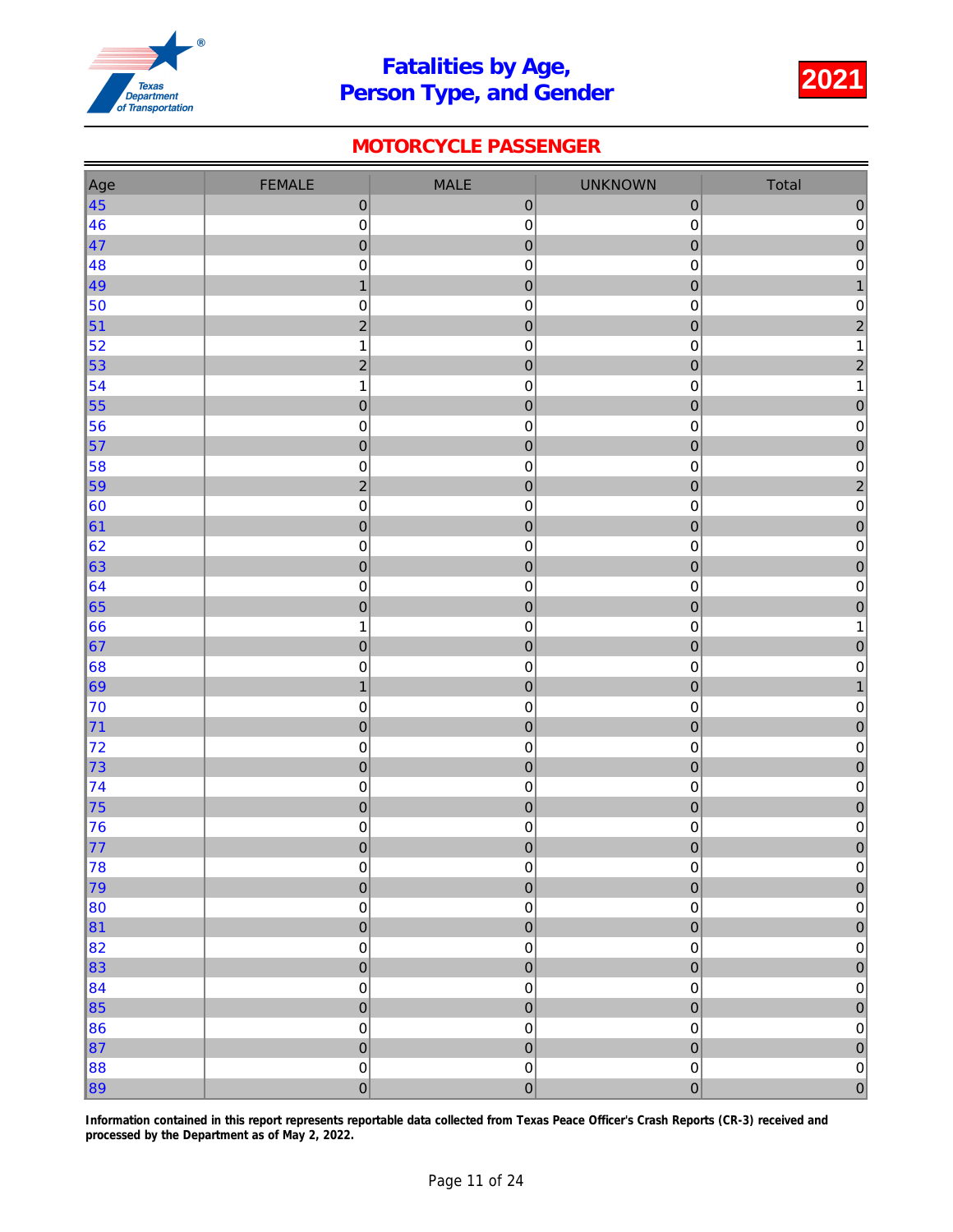

### MOTORCYCLE PASSENGER

| Age       | <b>FEMALE</b>  | <b>MALE</b>  | <b>UNKNOWN</b> | Total          |
|-----------|----------------|--------------|----------------|----------------|
| 90        | 0              | 0            | 0              | 0              |
| ∥91       | $\mathbf 0$    | $\mathbf 0$  | 0              | 0              |
| 92        | 0              | 0            | 0              | 0              |
| ∥93       | $\Omega$       | $\mathbf{0}$ | 0              | 0              |
| 94        | $\mathbf 0$    | 0            | 0              | 0              |
| ∥95       | $\Omega$       | $\mathbf{0}$ | $\overline{0}$ | 0              |
| 96        | 0              | 0            | 0              | 0              |
| ∥97       | $\mathbf 0$    | $\mathbf 0$  | 0              | $\mathbf{0}$   |
| 98        | $\mathbf 0$    | $\mathbf 0$  | 0              | $\overline{0}$ |
| 99 & Over | $\mathbf{0}$   | $\mathbf 0$  | 0              | 0              |
| Unknown   | 0              | 0            | 0              | 0              |
| Invalid   | $\overline{0}$ | $\mathbf 0$  | 0              | $\mathbf{0}$   |
| Total     | 19             |              | 0              | $20 \mid$      |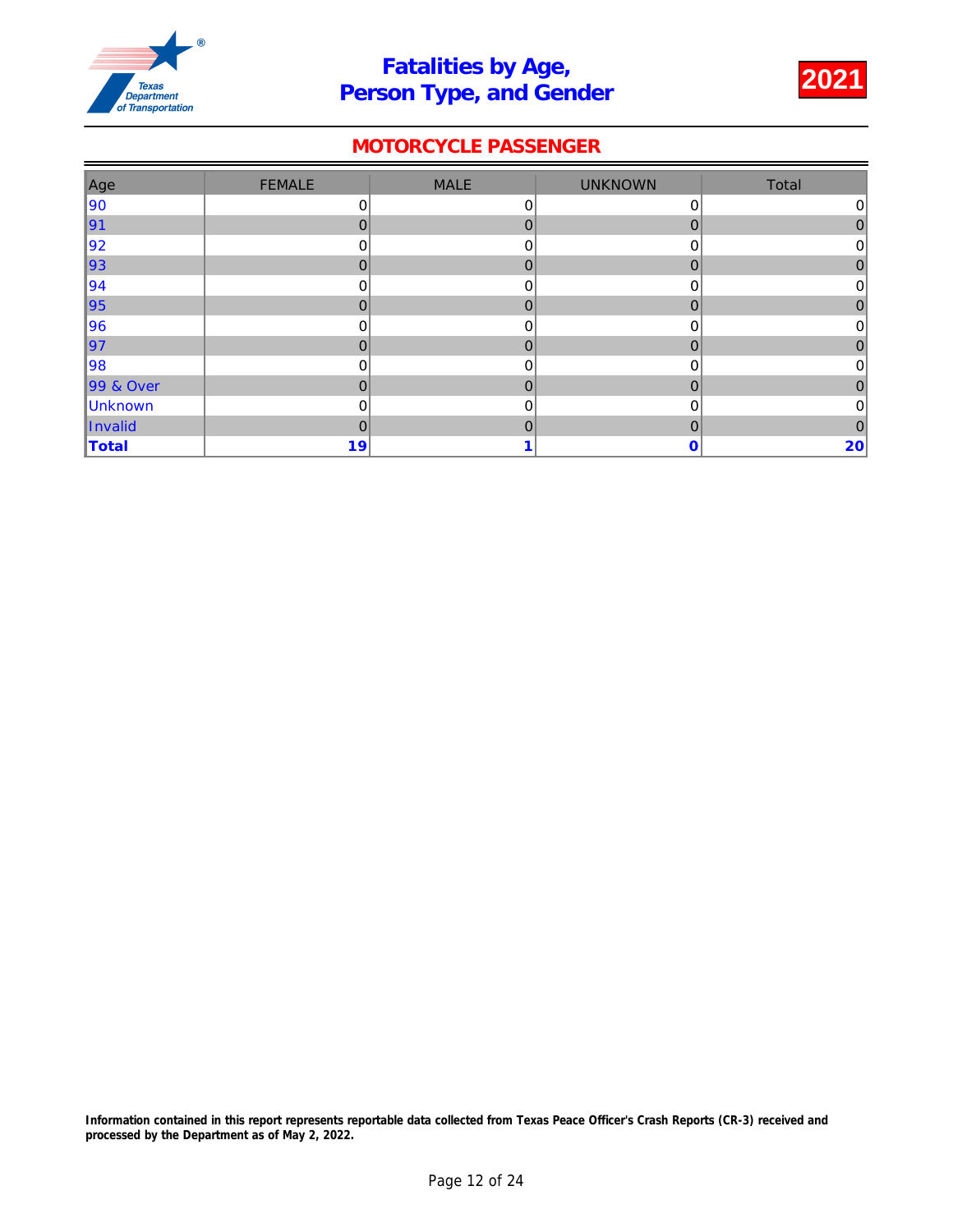

#### PEDESTRIAN

| Age                                                         | <b>FEMALE</b>                              | <b>MALE</b>               | <b>UNKNOWN</b>           | Total                                           |
|-------------------------------------------------------------|--------------------------------------------|---------------------------|--------------------------|-------------------------------------------------|
| 0                                                           | $\pmb{0}$                                  | $\boldsymbol{2}$          | $\boldsymbol{0}$         |                                                 |
| $\vert$ 1                                                   | $\mathbf{1}$                               | $\mathbf 0$               | $\pmb{0}$                | $\begin{array}{c} 2 \\ 1 \end{array}$           |
|                                                             | $\mathbf 1$                                | $\pmb{0}$                 | $\pmb{0}$                | $\mathbf{1}$                                    |
| $\begin{array}{c} \n 2 \\  3\n \end{array}$                 | $\pmb{0}$                                  | $\pmb{0}$                 | $\mathbf 0$              | $\mathbf 0$                                     |
|                                                             | $\mathbf 0$                                | $\pmb{0}$                 | $\pmb{0}$                | $\pmb{0}$                                       |
| $\begin{array}{ c c }\n\hline\n4 \\ \hline\n5\n\end{array}$ | $\mathbf{1}$                               | $\mathbf{1}$              | $\pmb{0}$                | $\frac{2}{1}$                                   |
| $\vert 6 \vert$                                             | $\mathbf 1$                                | $\pmb{0}$                 | $\pmb{0}$                |                                                 |
| $\vert$ 7                                                   | $\pmb{0}$                                  | $\pmb{0}$                 | $\pmb{0}$                | $\mathbf{0}$                                    |
| $\vert$ 8                                                   | $\mathbf 0$                                | $\mathbf 1$               | $\mathbf 0$              | $\mathbf{1}$                                    |
| $\vert$ 9                                                   | $\pmb{0}$                                  | $\pmb{0}$                 | $\pmb{0}$                | $\mathbf{0}$                                    |
| 10                                                          | $\pmb{0}$                                  | $\pmb{0}$                 | $\pmb{0}$                | $\pmb{0}$                                       |
| $\vert$ 11                                                  | $\mathbf 0$                                | $\mathbf{1}$              | $\mathbf 0$              | $\overline{1}$                                  |
| 12                                                          | $\mathbf 1$                                | $\pmb{0}$                 | $\pmb{0}$                | $\mathbf{1}$                                    |
| ∥13                                                         | $\overline{2}$                             | $\mathbf 0$               | $\pmb{0}$                |                                                 |
| 14                                                          | $\mathbf 2$                                | $\ensuremath{\mathsf{3}}$ | $\pmb{0}$                |                                                 |
| $\vert$ 15                                                  | $\mathbf{1}$                               | $\mathbf{1}$              | $\mathbf 0$              | $\begin{array}{c} 2 \\ 5 \\ 2 \\ 5 \end{array}$ |
| 16                                                          | $\overline{\mathbf{c}}$                    | $\ensuremath{\mathsf{3}}$ | $\pmb{0}$                |                                                 |
| $\vert$ 17                                                  | $\overline{3}$                             | 5                         | $\mathbf{0}$             | $\frac{8}{9}$                                   |
| 18                                                          | $\mathbf 1$                                | $\bf 8$                   | $\pmb{0}$                |                                                 |
| ∥19                                                         | $\overline{c}$                             | $\overline{c}$            | $\pmb{0}$                | $\overline{\mathbf{4}}$                         |
| 20                                                          | 3<br>8                                     | $\bf 8$<br>$\overline{9}$ | $\pmb{0}$                | 11<br>17                                        |
| 21                                                          |                                            | $\boldsymbol{9}$          | $\pmb{0}$                | 13                                              |
| 22 <br>$\vert$ 23                                           | $\overline{\mathcal{L}}$<br>$\overline{7}$ | 12                        | $\pmb{0}$<br>$\mathbf 0$ | 19                                              |
| 24                                                          | $\overline{\mathbf{c}}$                    | 12                        | $\pmb{0}$                | 14                                              |
| $\vert$ 25                                                  | $\overline{3}$                             | 11                        | $\mathbf 0$              | 14                                              |
| 26                                                          | $\overline{\mathbf{c}}$                    | $\,6\,$                   | $\pmb{0}$                | $\bf8$                                          |
| 27                                                          | $\overline{3}$                             | 15                        | $\mathbf{0}$             | 18                                              |
| 28                                                          | 5                                          | 10                        | $\mathbf 0$              | 15                                              |
| $\vert$ 29                                                  | 8                                          | 20                        | $\mathbf 0$              | 28                                              |
| 30                                                          | $\overline{c}$                             | 14                        | $\pmb{0}$                | 16                                              |
| 31                                                          | $\overline{4}$                             | 11                        | $\pmb{0}$                | 15                                              |
| 32                                                          | $\overline{\mathcal{L}}$                   | $\,6\,$                   | $\mathbf 0$              | $10\,$                                          |
| 33                                                          | $\vert 3 \vert$                            | $10\,$                    | $\mathbf 0$              | $13\,$                                          |
| 34                                                          | $\,6\,$                                    | 16                        | $\mathsf 0$              | 22                                              |
| $\vert$ 35                                                  | $\overline{3}$                             | 18                        | $\overline{0}$           | 21                                              |
| 36                                                          | $\overline{7}$                             | 14                        | $\mathsf 0$              | 21                                              |
| 37                                                          | $\overline{3}$                             | 15                        | $\overline{0}$           | 18                                              |
| 38                                                          | $\bf 8$                                    | $\bf 8$                   | $\mathsf{O}\xspace$      | $16\,$                                          |
| 39                                                          | $\overline{3}$                             | $\overline{\mathbf{4}}$   | $\overline{0}$           | $\overline{7}$                                  |
| 40                                                          | $\frac{5}{5}$                              | 11                        | $\mathbf 0$              | $16\,$                                          |
| $\vert 41 \vert$                                            |                                            | $10$                      | $\pmb{\mathsf{O}}$       | $15\,$                                          |
| 42                                                          | 3                                          | $\boldsymbol{9}$          | $\mathsf{O}\xspace$      | $12 \overline{ }$                               |
| $\vert 43 \vert$                                            | $\frac{5}{7}$                              | $\frac{16}{7}$            | $\overline{0}$           | 21                                              |
| $\vert 44 \vert$                                            |                                            |                           | $\mathsf{O}\xspace$      | 14                                              |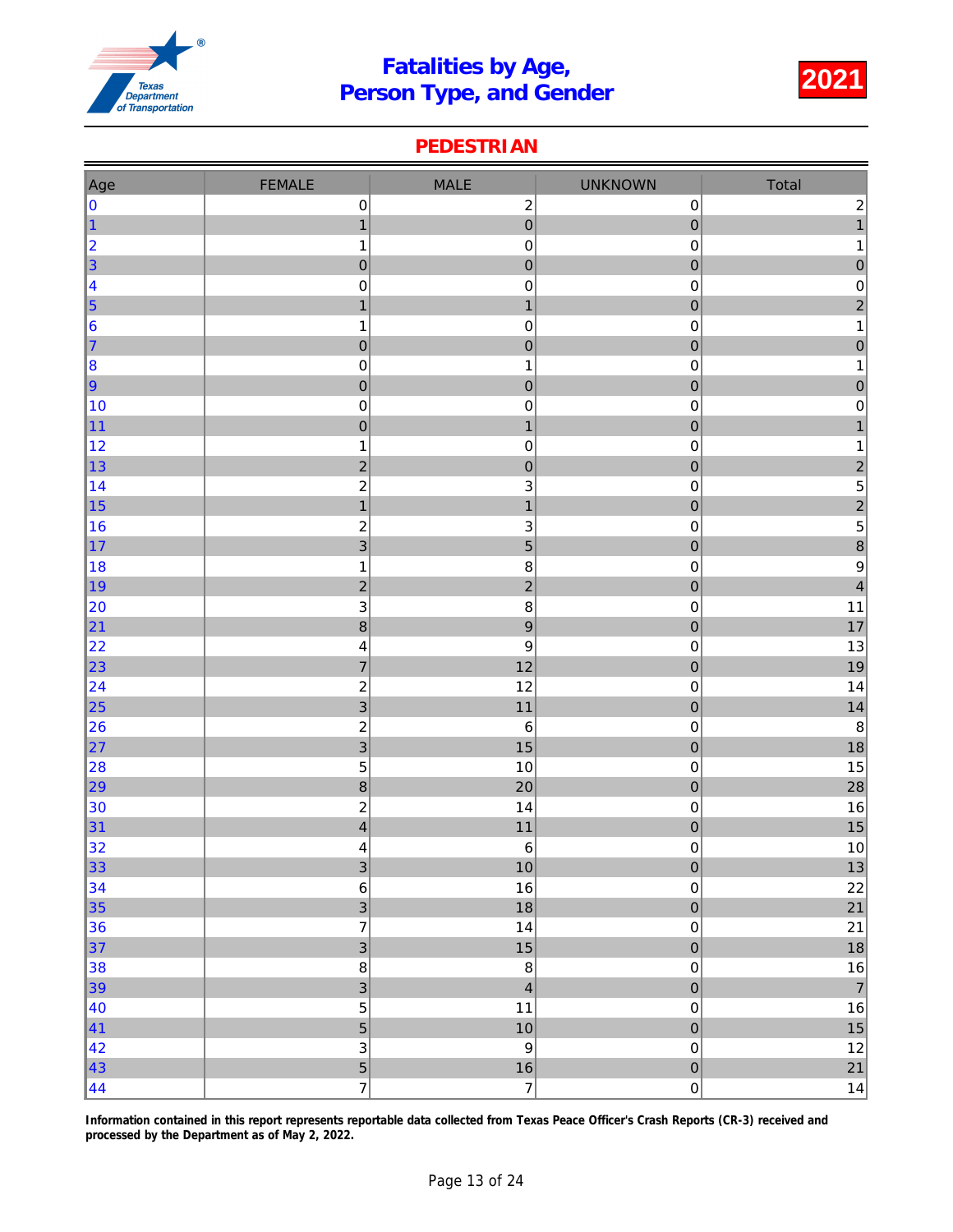

#### PEDESTRIAN

| Age              | <b>FEMALE</b>               | <b>MALE</b>                      | <b>UNKNOWN</b>                | Total                                     |
|------------------|-----------------------------|----------------------------------|-------------------------------|-------------------------------------------|
| $\vert 45 \vert$ | $\overline{\mathbf{c}}$     | 16                               | $\mathbf 0$                   | $18\,$                                    |
| 46               | $\overline{c}$              | 8                                | $\mathbf 0$                   | 10                                        |
| $\vert 47$       | $\overline{c}$              | 5                                | $\mathbf 0$                   | $\overline{7}$                            |
| 48               | 5                           | $\mathbf{3}$                     | $\pmb{0}$                     | 8                                         |
| 49               | $\overline{6}$              | $\overline{9}$                   | $\overline{0}$                | 15                                        |
| 50               | $\overline{\mathcal{L}}$    | 11                               | $\pmb{0}$                     | 15                                        |
| $\vert$ 51       | 3                           | 11                               | $\mathbf 0$                   | 14                                        |
| $\vert$ 52       | $\mathbf 1$                 | $\overline{\mathcal{I}}$         | $\pmb{0}$                     | $\bf 8$                                   |
| $\vert$ 53       | 3                           | $\boldsymbol{8}$                 | $\mathbf{0}$                  | 11                                        |
| $\vert$ 54       | 3                           | 12                               | $\pmb{0}$                     | 15                                        |
| $\vert$ 55       | $\overline{3}$              | 10                               | $\mathbf{0}$                  | 13                                        |
| 56               | 5                           | $\boldsymbol{9}$                 | $\pmb{0}$                     | 14                                        |
| $\vert$ 57       | $\mathbf 0$                 | $\boldsymbol{9}$                 | $\mathbf 0$                   | $\overline{9}$                            |
| 58               | 4                           | 11                               | $\pmb{0}$                     | 15                                        |
| $\vert$ 59       | $\overline{3}$              | $\boldsymbol{8}$                 | $\overline{0}$                | 11                                        |
| $\vert$ 60       | $\overline{\mathbf{c}}$     | 13                               | $\pmb{0}$                     | $15\,$                                    |
| $\vert$ 61       | 3                           | $\overline{7}$                   | $\mathbf{0}$                  | 10                                        |
| 62               | 5                           | 12                               | $\pmb{0}$                     | 17                                        |
| $\vert$ 63       | 5                           | 12                               | $\mathbf{0}$                  | 17                                        |
| $\vert$ 64       | $\overline{\mathbf{c}}$     | $\boldsymbol{9}$                 | $\pmb{0}$                     | 11                                        |
| $\vert$ 65       | $\mathbf{1}$                | $11$                             | $\mathbf 0$                   | $12$                                      |
| 66               | $\mathbf 0$                 | $\overline{\mathcal{I}}$         | $\mathbf 0$                   | $\overline{7}$                            |
| $\vert 67$       | $\overline{7}$              | $\boldsymbol{6}$                 | $\mathbf 0$                   | $13$                                      |
| $\vert$ 68       | $\overline{\mathbf{c}}$     | 5                                | $\pmb{0}$                     | $\overline{7}$                            |
| $\vert$ 69       | 3                           | 11                               | $\overline{0}$                | 14                                        |
| 70               | $\overline{\mathbf{c}}$     | $\,6\,$                          | $\pmb{0}$                     | $\bf 8$                                   |
| $\vert$ 71       | $\overline{\mathbf{4}}$     | $\overline{\mathbf{4}}$          | $\mathbf 0$                   | 8                                         |
| 72               | $\pmb{0}$                   | $\ensuremath{\mathsf{3}}$        | $\pmb{0}$                     | $\overline{3}$                            |
| 73               | $\mathbf{1}$                | $\overline{5}$                   | $\mathbf{O}$                  | $\overline{6}$                            |
| $\vert$ 74       | $\overline{\mathbf{c}}$     | $\,6\,$                          | $\pmb{0}$                     | $\bf 8$                                   |
| $\vert$ 75       | $\overline{c}$              | $\overline{c}$                   | $\mathbf{0}$                  | $\overline{\mathbf{4}}$                   |
| 76               | $\pmb{0}$                   | $\overline{c}$<br>$\overline{3}$ | $\pmb{0}$                     | $\frac{2}{3}$                             |
| 77               | $\pmb{0}$                   |                                  | $\mathbf 0$                   |                                           |
| 78<br>79         | $\pmb{0}$<br>$\overline{3}$ | $\overline{c}$<br>$\overline{1}$ | $\mathsf 0$<br>$\overline{0}$ | $\begin{array}{c c}\n2 \\ 4\n\end{array}$ |
| 80               | $\mathbf 0$                 | $\mathbf 1$                      | $\pmb{0}$                     | $\mathbf 1$                               |
| $\vert$ 81       | $\overline{a}$              | $\mathbf{1}$                     | $\mathbf 0$                   | 3                                         |
| 82               | $\pmb{0}$                   | $\boldsymbol{2}$                 | $\mathbf 0$                   | $\overline{2}$                            |
| $\vert$ 83       | $\mathbf{0}$                | $\overline{0}$                   | $\overline{0}$                | $\overline{0}$                            |
| $\vert$ 84       | $\mathbf 0$                 | $\overline{c}$                   | $\mathbf 0$                   | $\overline{a}$                            |
| $\vert$ 85       | $\overline{a}$              | $\overline{0}$                   | $\mathbf{O}$                  | $\overline{2}$                            |
| 86               | $\mathbf 0$                 | $\mathbf 1$                      | $\mathbf 0$                   | $\mathbf{1}$                              |
| $\vert$ 87       | $\mathbf 0$                 | $\overline{2}$                   | $\overline{0}$                | $\overline{2}$                            |
| 88               | $\pmb{0}$                   | $\mathbf{1}$                     | $\pmb{0}$                     | 1                                         |
| 89               | $\overline{0}$              | $\overline{1}$                   | $\overline{0}$                | $\overline{1}$                            |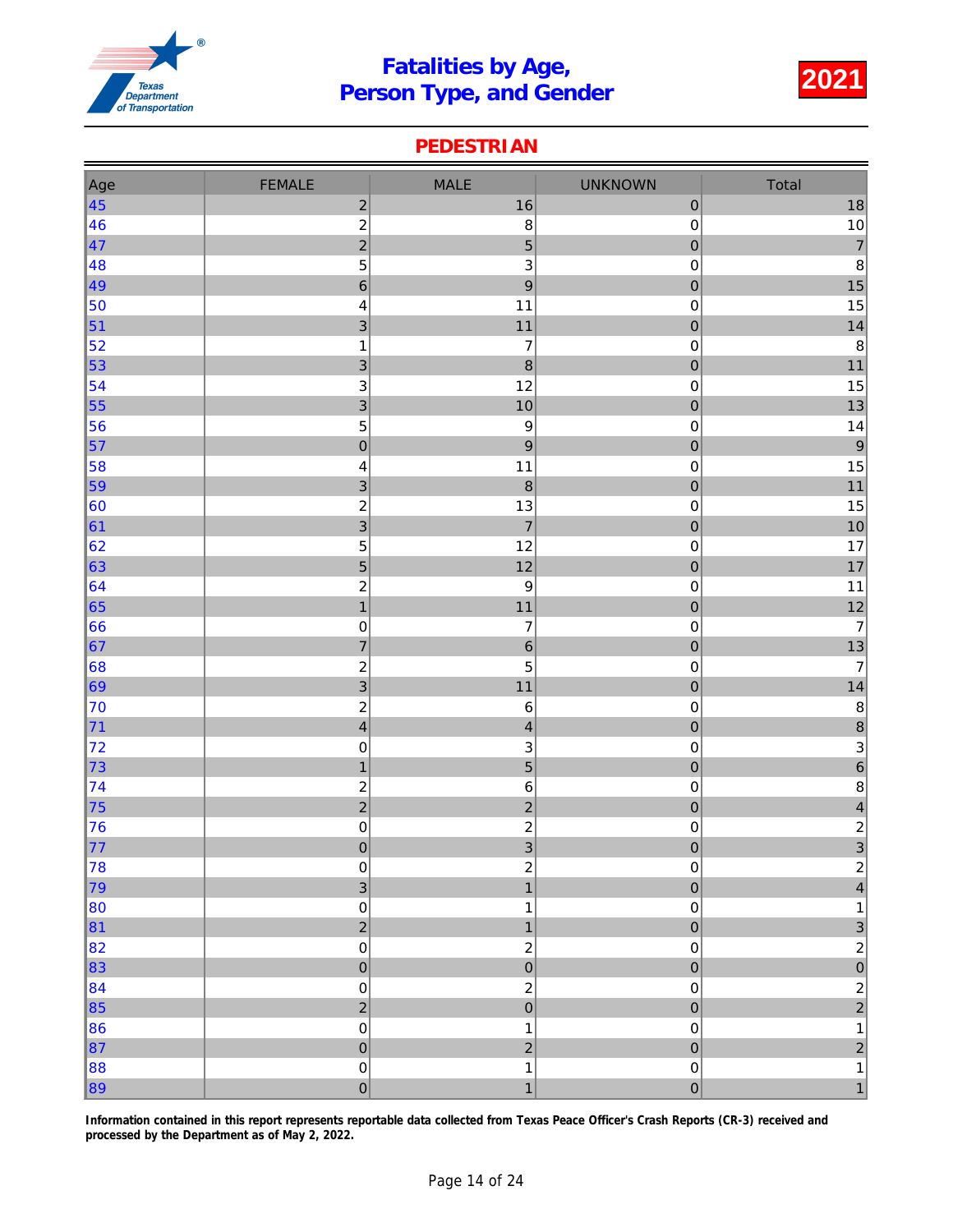

### PEDESTRIAN

| Age       | <b>FEMALE</b> | <b>MALE</b>  | <b>UNKNOWN</b> | Total          |
|-----------|---------------|--------------|----------------|----------------|
| 90        | 0             |              | 0              |                |
| ∥91       | $\mathbf 0$   | $\mathbf{0}$ | $\overline{0}$ | 0              |
| 92        | 0             | 0            | 0              | 0              |
| ∥93       | $\Omega$      | $\mathbf{0}$ | 0              | 0              |
| 94        | 0             | 0            | 0              | 0              |
| ∥95       | $\Omega$      | $\mathbf 0$  | 0              | 0              |
| 96        | 0             | 0            | 0              | 0              |
| ∥97       | $\Omega$      | $\mathbf 0$  | 0              | 0              |
| 98        | $\mathbf 0$   | 0            | 0              | $\overline{0}$ |
| 99 & Over | 0             | $\mathbf 0$  | $\mathbf 0$    | $\mathbf 0$    |
| Unknown   | 5             | 8            | 2              | 15             |
| Invalid   | 0             | $\mathbf 0$  | 0              | $\mathbf 0$    |
| Total     | 230           | 592          | 2              | 824            |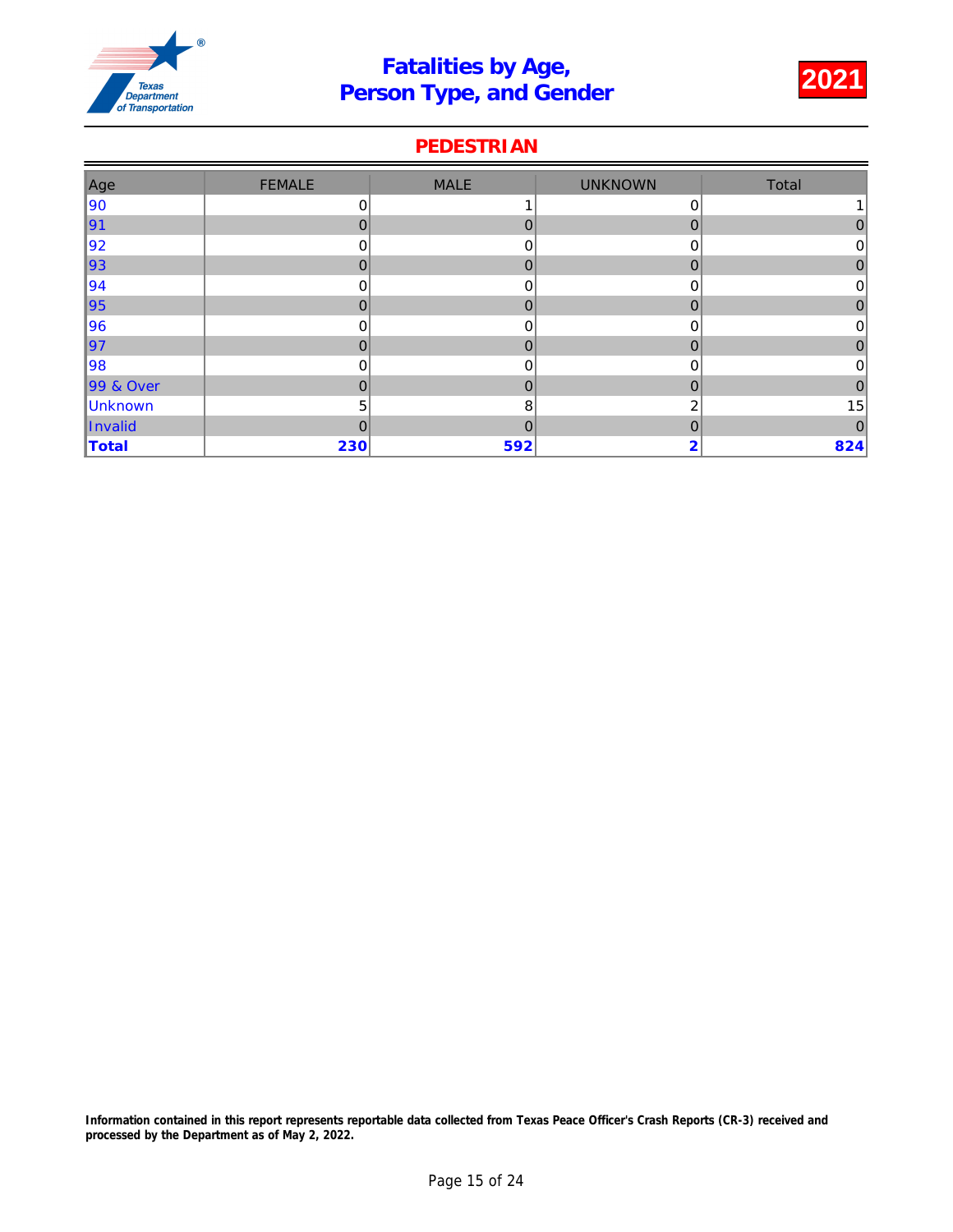

### PEDALCYCLIST

| Age                                         | <b>FEMALE</b>               | <b>MALE</b>               | <b>UNKNOWN</b>                | Total                                   |
|---------------------------------------------|-----------------------------|---------------------------|-------------------------------|-----------------------------------------|
| 0                                           | $\pmb{0}$                   | $\pmb{0}$                 | $\pmb{0}$                     | $\mathsf{O}\xspace$                     |
| $\vert$ 1                                   | $\pmb{0}$                   | $\mathbf 0$               | $\mathbf{0}$                  | $\overline{0}$                          |
| $\begin{array}{ c c }\n2 \\ 3\n\end{array}$ | $\pmb{0}$                   | $\pmb{0}$                 | $\pmb{0}$                     | $\overline{\textbf{0}}$                 |
|                                             | $\overline{0}$              | $\pmb{0}$                 | $\mathbf 0$                   | $\overline{0}$                          |
| $\vert 4$                                   | $\pmb{0}$                   | $\pmb{0}$                 | $\pmb{0}$                     | $\pmb{0}$                               |
| $\vert$ 5                                   | $\pmb{0}$                   | $\mathbf 0$               | $\pmb{0}$                     | $\mathbf{0}$                            |
| 6                                           | $\pmb{0}$                   | $\pmb{0}$                 | $\mathbf 0$                   | $\pmb{0}$                               |
| $\vert$ 7                                   | $\mathbf 0$                 | $\mathbf 0$               | $\mathbf 0$                   | $\overline{0}$                          |
| 8                                           | $\pmb{0}$                   | $\pmb{0}$                 | $\pmb{0}$                     | $\pmb{0}$                               |
| $\vert$ 9                                   | $\mathbf 0$                 | $\pmb{0}$                 | $\mathbf{0}$                  | $\begin{array}{c} 0 \\ 0 \end{array}$   |
| 10                                          | $\pmb{0}$                   | $\pmb{0}$                 | $\pmb{0}$                     |                                         |
| $\vert$ 11                                  | $\pmb{0}$                   | $\mathbf 0$               | $\mathbf 0$                   | $\begin{array}{c}\n0 \\ 1\n\end{array}$ |
| 12                                          | $\mathbf{1}$                | $\pmb{0}$                 | $\pmb{0}$                     |                                         |
| $\vert$ 13                                  | $\mathbf{1}$                | $\pmb{0}$                 | $\mathbf 0$                   | $\overline{1}$                          |
| $\vert$ 14<br>15                            | $\pmb{0}$                   | $\pmb{0}$<br>$\pmb{0}$    | $\pmb{0}$<br>$\mathbf 0$      | $\pmb{0}$<br>$\overline{0}$             |
| 16                                          | $\pmb{0}$<br>$\mathbf 0$    | $\pmb{0}$                 | $\pmb{0}$                     | $\mathbf 0$                             |
| $\vert$ 17                                  | $\overline{0}$              | $\mathbf{1}$              | $\mathbf 0$                   | $\overline{1}$                          |
| 18                                          | $\mathbf 1$                 | $\overline{c}$            | $\pmb{0}$                     |                                         |
| ∥19                                         | $\mathbf{1}$                | $\pmb{0}$                 | $\mathbf{0}$                  | $\begin{array}{c}\n3 \\ 1\n\end{array}$ |
| 20                                          | $\pmb{0}$                   | $\mathbf 0$               | $\mathbf 0$                   | $\pmb{0}$                               |
| $\vert$ 21                                  | $\pmb{0}$                   | $\mathbf 0$               | $\mathbf{0}$                  | $\mathbf{0}$                            |
| 22                                          | $\pmb{0}$                   | $\overline{c}$            | $\pmb{0}$                     |                                         |
| $\vert$ 23                                  | $\overline{0}$              | $\overline{0}$            | $\mathbf 0$                   | $\frac{2}{0}$                           |
| $\vert$ 24                                  | $\pmb{0}$                   | $\pmb{0}$                 | $\pmb{0}$                     | $\pmb{0}$                               |
| $\vert$ 25                                  | $\mathbf 0$                 | $\mathbf{1}$              | $\pmb{0}$                     | $\overline{1}$                          |
| 26                                          | $\pmb{0}$                   | $\mathbf 1$               | $\mathbf 0$                   | $\mathbf{1}$                            |
| $ _{27}$                                    | $\overline{0}$              | $\mathbf 0$               | $\overline{0}$                | $\overline{0}$                          |
| 28                                          | $\pmb{0}$                   | 4                         | $\pmb{0}$                     | $\overline{\mathbf{r}}$                 |
| $\vert$ 29                                  | $\mathbf{1}$                | $\pmb{0}$                 | $\mathbf{0}$                  | $\mathbf{1}$                            |
| 30                                          | $\mathbf 0$                 | $\mathbf 1$               | $\pmb{0}$                     | $\mathbf{1}$                            |
| 31                                          | $\mathbf 0$                 | $\mathbf{1}$              | $\mathbf{0}$                  | $\frac{1}{3}$                           |
| 32                                          | $\mathbf 0$                 | 3                         | $\mathsf 0$                   |                                         |
| 33                                          | $\pmb{0}$                   | $\pmb{0}$                 | $\mathbf{0}$                  | $\bf{0}$                                |
| 34                                          | $\pmb{0}$                   | $\pmb{0}$                 | $\mathbf 0$                   | $\overline{0}$                          |
| $\vert$ 35                                  | $\pmb{0}$                   | $\overline{c}$            | $\mathbf 0$                   | $\overline{\mathbf{c}}$                 |
| 36                                          | $\pmb{0}$<br>$\overline{0}$ | $\pmb{0}$<br>$\mathbf{1}$ | $\mathsf 0$<br>$\overline{0}$ | $\pmb{0}$<br>$\overline{1}$             |
| $\vert$ 37<br>38                            | $\pmb{0}$                   | $\overline{c}$            | $\mathbf 0$                   |                                         |
| $\vert$ 39                                  | $\mathbf{1}$                | $\overline{a}$            | $\mathbf 0$                   | $\frac{2}{3}$                           |
| 40                                          | $\mathbf 0$                 | $\mathbf 1$               | $\mathbf 0$                   | $\mathbf{1}$                            |
| $\vert 41 \vert$                            | $\pmb{0}$                   | $\overline{0}$            | $\overline{0}$                | $\mathbf{0}$                            |
| 42                                          | $\mathbf 0$                 | $\pmb{0}$                 | $\mathsf 0$                   | $\mathsf{O}\xspace$                     |
| $\vert 43 \vert$                            | $\overline{0}$              | $\overline{0}$            | $\mathbf 0$                   |                                         |
| $\vert 44 \vert$                            | 0                           | $\mathbf 0$               | 0                             | $\begin{array}{c}\n0 \\ 0\n\end{array}$ |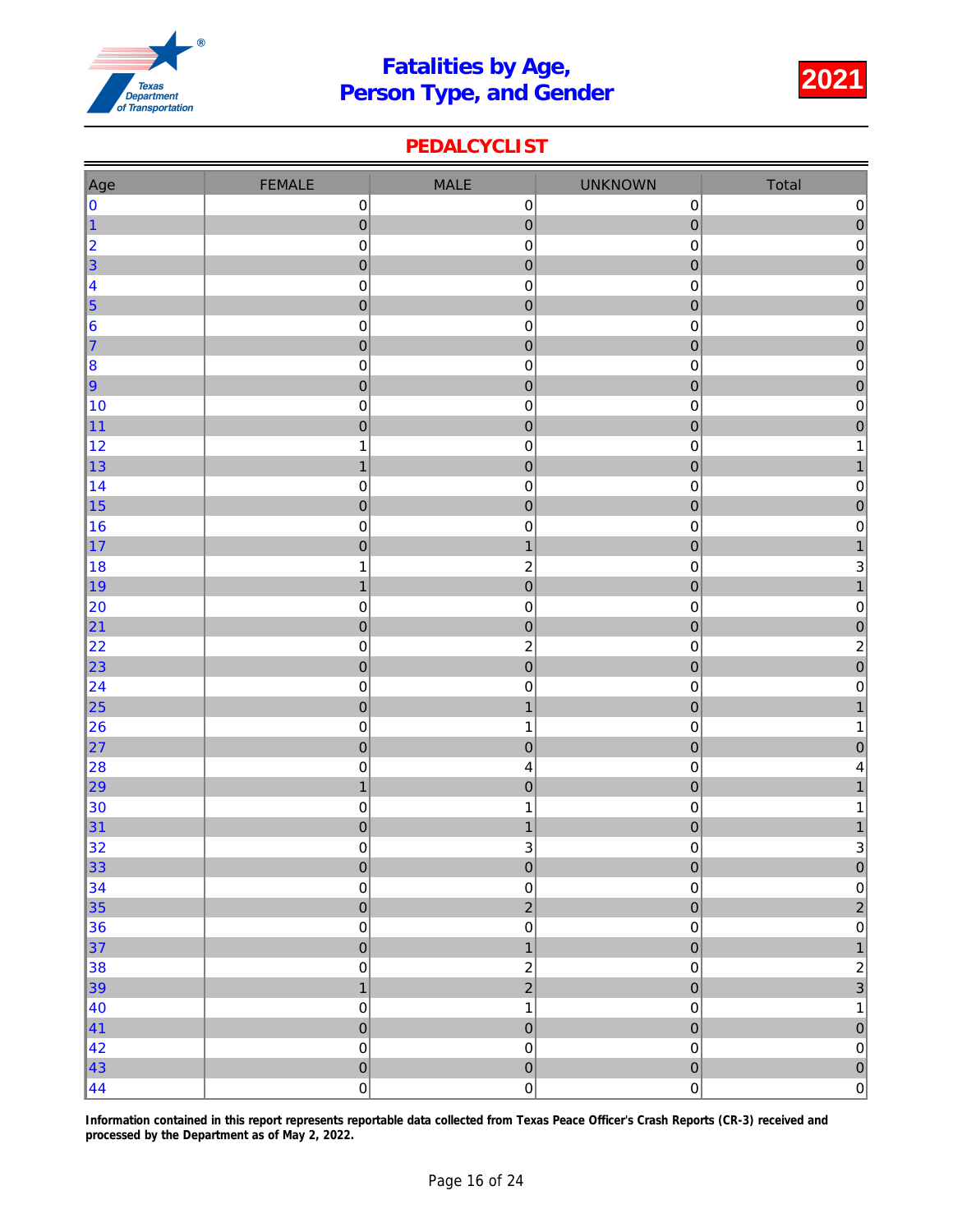

### PEDALCYCLIST

| Age              | <b>FEMALE</b>    | <b>MALE</b>             | <b>UNKNOWN</b>      | Total                                           |
|------------------|------------------|-------------------------|---------------------|-------------------------------------------------|
| $\vert 45 \vert$ | $\pmb{0}$        | $\mathbf{1}$            | $\pmb{0}$           | $\mathbf{1}$                                    |
| 46               | $\pmb{0}$        | $\mathbf{1}$            | $\pmb{0}$           | $\mathbf{1}$                                    |
| $\vert 47$       | $\mathbf{1}$     | $\overline{\mathbf{4}}$ | $\mathbf 0$         | 5                                               |
| 48               | $\boldsymbol{0}$ | 1                       | $\pmb{0}$           | $\mathbf{1}$                                    |
| 49               | $\pmb{0}$        | $\mathbf{1}$            | $\pmb{0}$           | $\mathbf{1}$                                    |
| 50               | $\pmb{0}$        | $\mathbf 1$             | $\pmb{0}$           | $\mathbf{1}$                                    |
| $\vert$ 51       | $\pmb{0}$        | $\overline{c}$          | $\pmb{0}$           | $\overline{c}$                                  |
| 52               | $\mathbf 0$      | $\mathbf 1$             | $\mathbf 0$         | $\mathbf{1}$                                    |
| $\vert$ 53       | $\mathbf{1}$     | $\mathbf{1}$            | $\pmb{0}$           | $\overline{c}$                                  |
| 54               | $\pmb{0}$        | $\mathsf 3$             | $\pmb{0}$           | $\frac{3}{0}$                                   |
| 55               | $\mathbf 0$      | $\overline{0}$          | $\mathbf 0$         |                                                 |
| 56               | $\pmb{0}$        | 4                       | $\pmb{0}$           | $\overline{\mathbf{4}}$                         |
| $\vert$ 57       | $\mathbf 0$      | $\mathbf{1}$            | $\mathbf 0$         | $\overline{1}$                                  |
| 58               | $\mathbf 0$      | $\mathbf 1$             | $\mathbf 0$         | $\mathbf{1}$                                    |
| $\vert$ 59       | $\mathbf{1}$     | $\overline{7}$          | $\mathbf 0$         | $\frac{8}{2}$                                   |
| 60               | $\mathbf{1}$     | $\mathbf{1}$            | $\pmb{0}$           |                                                 |
| 61               | $\pmb{0}$        | $\mathbf{1}$            | $\mathbf 0$         | $\overline{1}$                                  |
| 62               | $\mathbf 0$      | $\overline{\mathbf{4}}$ | $\pmb{0}$           | $\overline{\mathbf{4}}$                         |
| 63               | $\pmb{0}$        | $\overline{2}$          | $\pmb{0}$           | $\overline{2}$                                  |
| $\vert 64$       | $\pmb{0}$        | $\pmb{0}$               | $\mathbf 0$         | $\pmb{0}$                                       |
| 65               | $\mathbf 0$      | $\overline{3}$          | $\mathbf 0$         | $\overline{3}$                                  |
| 66               | $\pmb{0}$        | $\mathsf 3$             | $\pmb{0}$           |                                                 |
| 67               | $\pmb{0}$        | $\overline{a}$          | $\mathbf 0$         | $\begin{array}{c} 3 \\ 2 \\ 3 \\ 1 \end{array}$ |
| $\vert 68 \vert$ | $\pmb{0}$        | $\mathsf 3$             | $\pmb{0}$           |                                                 |
| $\vert$ 69       | $\pmb{0}$        | $\mathbf{1}$            | $\mathbf 0$         |                                                 |
| 70               | $\pmb{0}$        | $\pmb{0}$               | $\pmb{0}$           | $\mathbf 0$                                     |
| 71               | $\pmb{0}$        | $\mathbf{1}$            | $\mathbf 0$         | $\mathbf{1}$                                    |
| $\vert$ 72       | $\mathbf 0$      | $\mathbf{1}$            | $\pmb{0}$           | $\mathbf{1}$                                    |
| 73               | $\pmb{0}$        | $\overline{2}$          | $\mathbf 0$         | $\overline{2}$                                  |
| $\vert$ 74       | $\pmb{0}$        | $\pmb{0}$               | $\pmb{0}$           | $\overline{\text{o}}$                           |
| 75               | $\overline{0}$   | $\mathbf 0$             | $\mathbf 0$         | $\overline{0}$                                  |
| 76               | $\pmb{0}$        | $\mathbf 1$             | $\pmb{0}$           | $\mathbf{1}$                                    |
| $\vert$ 77       | $\mathbf 0$      | $\overline{0}$          | $\mathbf 0$         | $\overline{0}$                                  |
| 78               | $\pmb{0}$        | $\pmb{0}$               | $\mathbf 0$         | $\mathsf{O}\xspace$                             |
| 79               | $\pmb{0}$        | $\mathbf{1}$            | $\overline{0}$      | $\mathbf{1}$                                    |
| 80               | $\mathbf 0$      | $\pmb{0}$               | $\mathsf 0$         | $\pmb{0}$                                       |
| 81               | $\overline{0}$   | $\overline{0}$          | $\overline{0}$      | $\pmb{0}$                                       |
| 82               | $\mathbf 0$      | $\pmb{0}$               | $\mathsf 0$         | $\mathsf{O}\xspace$                             |
| $\vert$ 83       | $\pmb{0}$        | $\mathbf 0$             | $\mathbf 0$         | $\mathbf 0$                                     |
| $\vert$ 84       | $\mathbf 0$      | $\pmb{0}$               | $\mathbf 0$         | $\pmb{0}$                                       |
| $\vert$ 85       | $\overline{0}$   | $\overline{0}$          | $\pmb{0}$           | $\mathbf 0$                                     |
| 86               | $\pmb{0}$        | $\pmb{0}$               | $\mathsf 0$         | $\mathsf{O}\xspace$                             |
| 87               | $\overline{0}$   | $\overline{0}$          | $\overline{0}$      | $\overline{0}$                                  |
| 88               | $\mathbf 0$      | $\pmb{0}$               | $\mathsf{O}\xspace$ | $\pmb{0}$                                       |
| 89               | $\overline{0}$   | $\overline{0}$          | $\mathbf 0$         | $\overline{0}$                                  |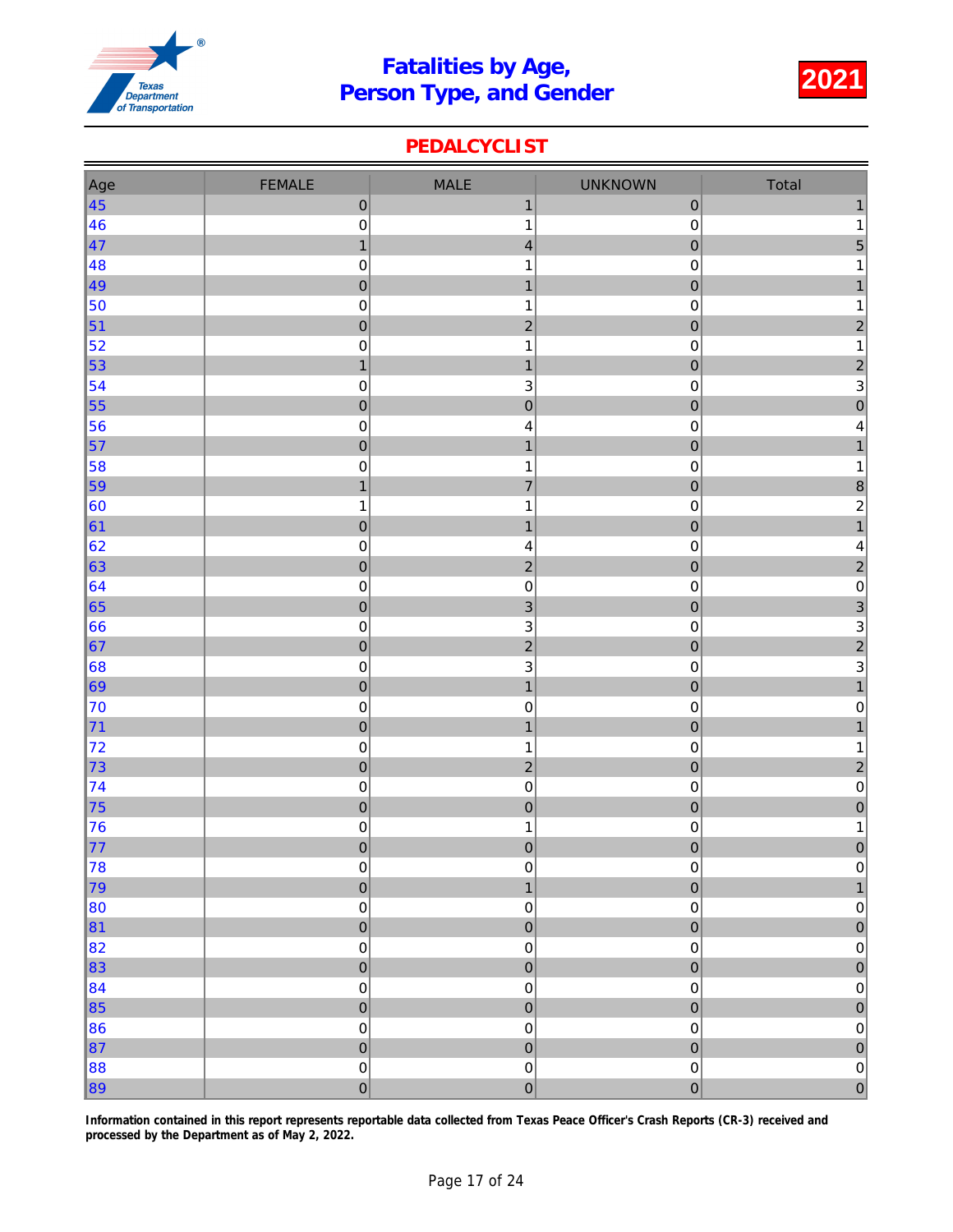

### PEDALCYCLIST

| Age        | <b>FEMALE</b> | <b>MALE</b>  | <b>UNKNOWN</b> | Total          |
|------------|---------------|--------------|----------------|----------------|
| 90         | 0             | 0            | 0              | $\overline{0}$ |
| $\vert$ 91 | $\Omega$      | $\mathbf 0$  | 0              | 0              |
| 92         | 0             | 0            | 0              | 0              |
| ∥93        | $\Omega$      | $\mathbf{0}$ | $\overline{0}$ | 0              |
| 94         | 0             | 0            | 0              | 0              |
| ∥95        | $\Omega$      | $\mathbf{0}$ | $\overline{0}$ | 0              |
| 96         | 0             | 0            | 0              | 0              |
| ∥97        | $\mathbf 0$   | $\mathbf 0$  | 0              | 0              |
| 98         | $\mathbf 0$   | 0            | 0              | $\overline{0}$ |
| 99 & Over  | $\mathbf{0}$  | $\mathbf 0$  | $\mathbf 0$    | 0              |
| Unknown    | $\mathbf 0$   |              | 0              |                |
| Invalid    | $\mathbf 0$   | $\mathbf{0}$ | 0              | 0              |
| Total      | 10            | 80           | 0              | 90             |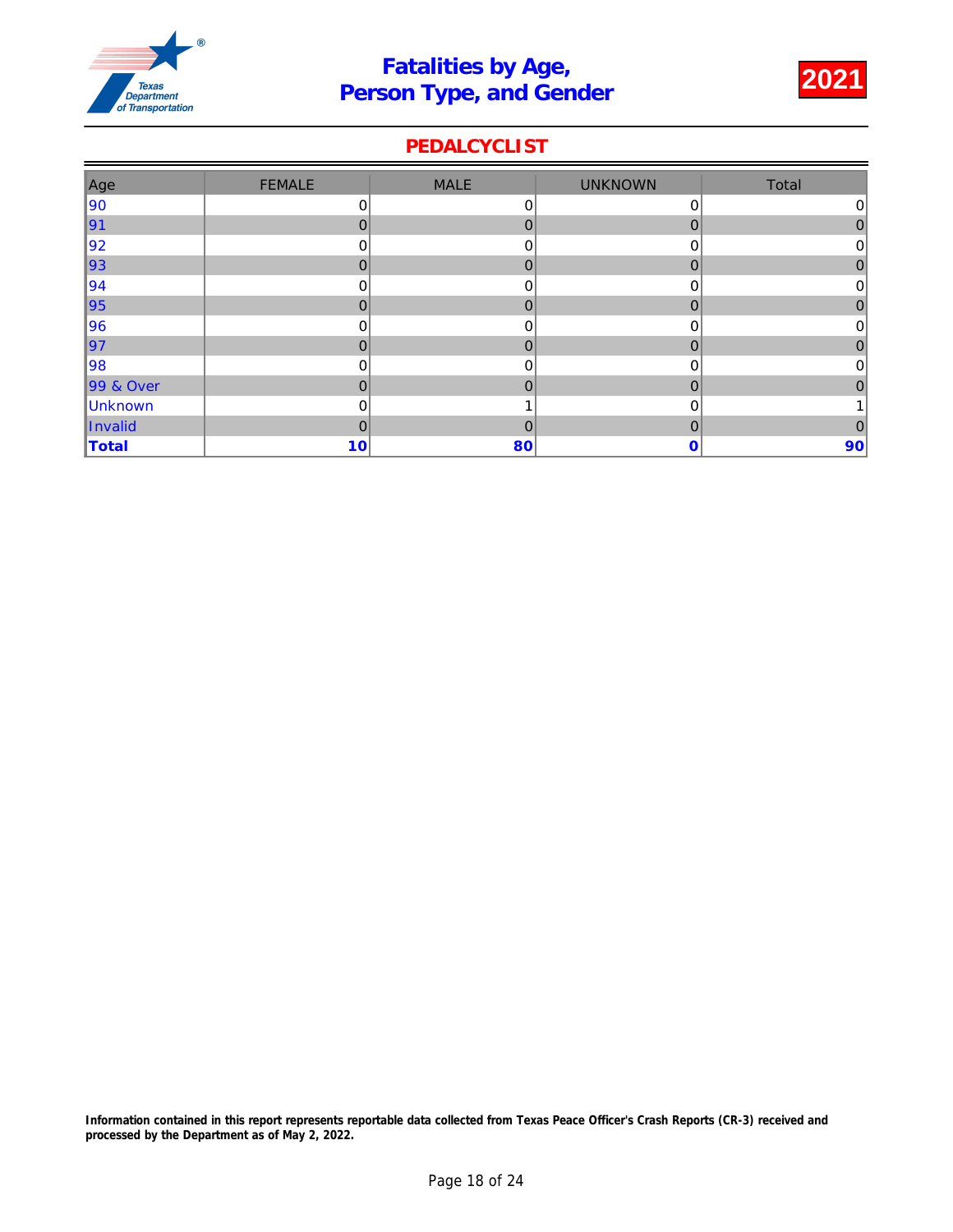

#### **OTHER**

| Age                                                         | <b>FEMALE</b>                       | <b>MALE</b>                                  | <b>UNKNOWN</b>                      | Total                                               |
|-------------------------------------------------------------|-------------------------------------|----------------------------------------------|-------------------------------------|-----------------------------------------------------|
| $\mathbf{0}$                                                | $\mathbf 0$                         | $\pmb{0}$                                    | $\mathbf 0$                         | $\pmb{0}$                                           |
| $\vert$ 1                                                   | $\mathbf 0$                         | $\mathbf 0$                                  | $\overline{0}$                      | $\mathbf 0$                                         |
| 2                                                           | $\pmb{0}$                           | $\pmb{0}$                                    | $\mbox{O}$                          | $\pmb{0}$                                           |
| $\vert$ 3                                                   | $\pmb{0}$                           | $\pmb{0}$                                    | $\overline{0}$                      | $\mathbf 0$                                         |
| $\begin{array}{ c c }\n\hline\n4 \\ \hline\n5\n\end{array}$ | $\pmb{0}$                           | $\pmb{0}$                                    | 0                                   | $\pmb{0}$                                           |
|                                                             | $\mathbf 0$                         | $\pmb{0}$                                    | $\mathbf 0$                         | $\mathbf{0}$                                        |
| $\vert 6 \vert$                                             | $\pmb{0}$                           | $\pmb{0}$                                    | 0                                   | $\mathbf 0$                                         |
| 17                                                          | $\mathbf 0$                         | $\pmb{0}$                                    | $\mathbf 0$                         | $\pmb{0}$                                           |
| 8                                                           | $\pmb{0}$                           | $\pmb{0}$                                    | $\mathbf 0$                         | $\mathbf 0$                                         |
| $\vert$ 9                                                   | $\overline{0}$                      | $\mathbf 0$                                  | $\overline{0}$                      | $\overline{0}$                                      |
| 10                                                          | $\pmb{0}$                           | $\pmb{0}$                                    | $\mathbf 0$                         | $\pmb{0}$                                           |
| $\vert$ 11                                                  | $\pmb{0}$                           | $\pmb{0}$                                    | $\pmb{0}$                           | $\mathbf{0}$                                        |
| 12                                                          | $\pmb{0}$                           | $\pmb{0}$                                    | 0                                   | $\mathbf 0$                                         |
| $\vert$ 13                                                  | $\mathbf 0$                         | $\mathbf 0$                                  | $\overline{0}$                      | $\overline{0}$                                      |
| $\vert$ 14                                                  | $\mathbf 0$                         | $\mathbf{1}$                                 | 0                                   | 1                                                   |
| $\vert$ 15                                                  | $\mathbf 0$                         | $\mathbf 0$                                  | $\mathbf 0$                         | $\pmb{0}$                                           |
| 16                                                          | $\pmb{0}$                           | $\pmb{0}$                                    | 0                                   | $\pmb{0}$                                           |
| $\vert$ 17                                                  | $\pmb{0}$                           | $\mathbf 0$<br>$\pmb{0}$                     | $\pmb{0}$                           | $\pmb{0}$                                           |
| 18<br>∥19                                                   | $\pmb{0}$<br>$\mathbf 0$            | $\pmb{0}$                                    | 0<br>$\overline{0}$                 | $\mathbf 0$<br>$\overline{0}$                       |
| 20                                                          | $\pmb{0}$                           | $\mathbf 0$                                  | 0                                   | $\pmb{0}$                                           |
| 21                                                          | $\mathbf 0$                         | $\mathbf 0$                                  | $\mathbf 0$                         | $\overline{0}$                                      |
| 22                                                          | $\pmb{0}$                           | $\pmb{0}$                                    | $\mathbf 0$                         | $\pmb{0}$                                           |
| $\vert$ 23                                                  | $\mathbf 0$                         | $\mathbf 0$                                  | $\overline{0}$                      | $\overline{0}$                                      |
| 24                                                          | $\pmb{0}$                           | $\mathbf 1$                                  | 0                                   | 1                                                   |
| $\vert$ 25                                                  | $\mathbf 0$                         | $\mathbf 0$                                  | $\mathbf 0$                         | $\mathbf{0}$                                        |
| 26                                                          | $\pmb{0}$                           | $\pmb{0}$                                    | 0                                   | $\mathbf 0$                                         |
| 27                                                          | $\pmb{0}$                           | $\mathbf 0$                                  | $\mathbf 0$                         | $\mathbf 0$                                         |
| 28                                                          | $\mathbf 0$                         | $\pmb{0}$                                    | $\mathbf 0$                         | $\pmb{0}$                                           |
| 29                                                          | $\overline{0}$                      | $\pmb{0}$                                    | $\overline{0}$                      | $\overline{0}$                                      |
| 30                                                          | $\pmb{0}$                           | $\pmb{0}$                                    | $\mathbf 0$                         | $\pmb{0}$                                           |
| $\vert$ 31                                                  | $\pmb{0}$                           | $\pmb{0}$                                    | $\mathbf 0$                         | $\mathbf{0}$                                        |
| 32                                                          | $\mathbf 1$                         | $\mathbf 0$                                  | $\mathsf 0$                         | 1                                                   |
| 33                                                          | $\pmb{0}$                           | $\pmb{0}$                                    | $\mathbf{0}$                        | $\bf{0}$                                            |
| 34                                                          | $\mathsf{O}\xspace$                 | $\mathbf 0$                                  | $\mathsf 0$                         | $\pmb{0}$                                           |
| $\vert$ 35                                                  | $\mathbf 0$                         | $\overline{0}$                               | $\overline{0}$                      | $\overline{0}$                                      |
| 36                                                          | $\mathbf 0$                         | $\mathbf 0$                                  | $\mathsf 0$                         | $\pmb{0}$                                           |
| $\vert$ 37                                                  | $\mathbf 0$                         | $\pmb{0}$                                    | $\mathbf 0$                         | $\mathbf 0$                                         |
| 38                                                          | $\pmb{0}$                           | $\pmb{0}$                                    | $\mathbf 0$                         | $\mathbf 0$                                         |
| $\vert$ 39                                                  | $\overline{0}$                      | $\overline{0}$                               | $\overline{0}$                      | $\mathbf{0}$                                        |
| $\vert$ 40                                                  | $\pmb{0}$                           | $\mathbf 1$                                  | $\pmb{0}$                           | $\mathbf 1$                                         |
| $\vert 41 \vert$                                            | $\overline{0}$                      | $\pmb{0}$                                    | $\overline{0}$                      | $\mathbf{0}$                                        |
|                                                             |                                     |                                              |                                     |                                                     |
|                                                             |                                     |                                              |                                     |                                                     |
| 42 <br>$\vert 43 \vert$<br>$\vert 44 \vert$                 | $\mathbf 0$<br>$\overline{0}$<br> 0 | $\mathbf 0$<br>$\overline{0}$<br>$\mathbf 0$ | $\mathbf 0$<br>$\overline{0}$<br> 0 | $\pmb{0}$<br>$\begin{bmatrix} 0 \\ 0 \end{bmatrix}$ |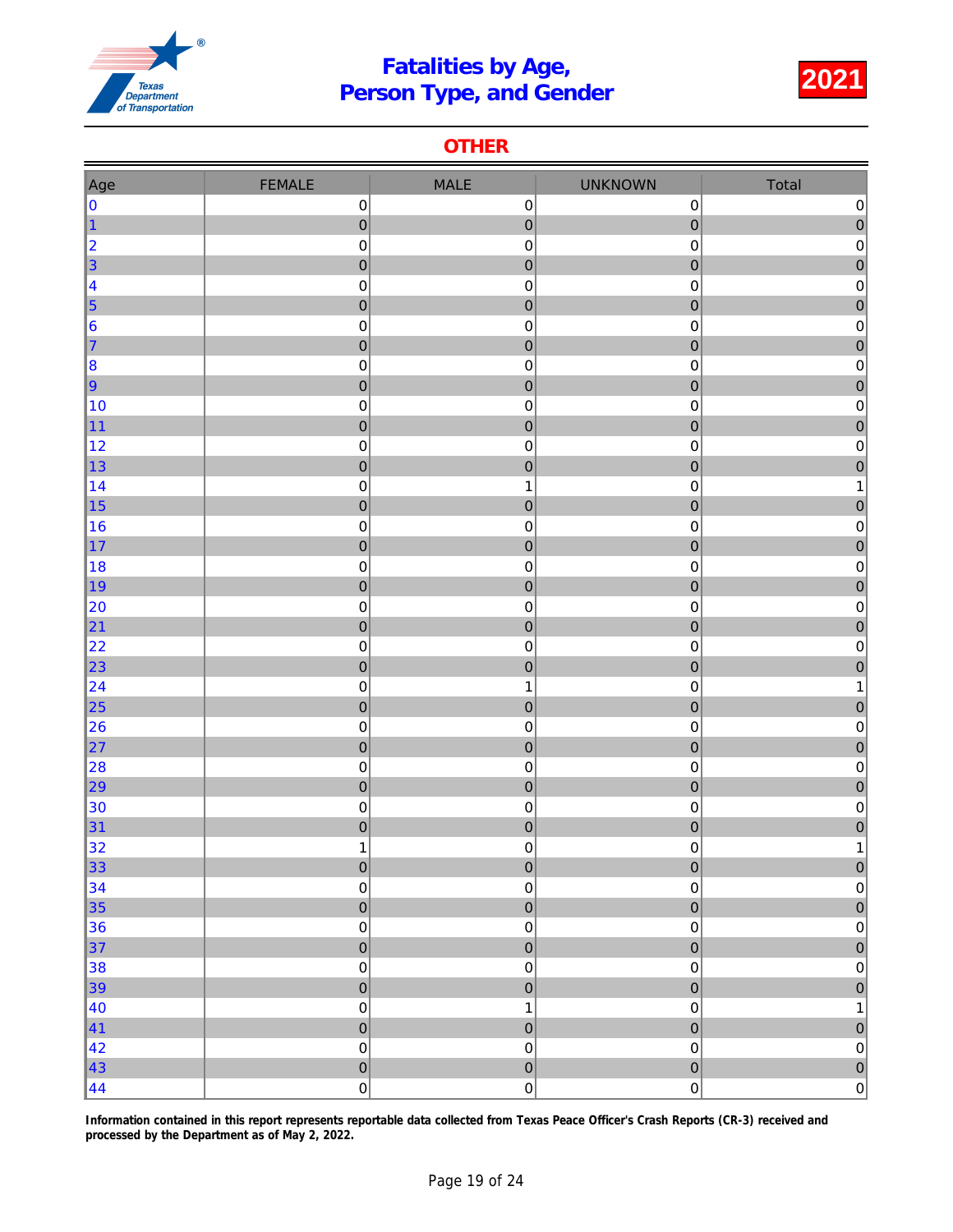

#### **OTHER**

| Age              | <b>FEMALE</b>            | <b>MALE</b>            | <b>UNKNOWN</b> | Total                       |
|------------------|--------------------------|------------------------|----------------|-----------------------------|
| $\vert 45 \vert$ | $\mathbf{0}$             | $\pmb{0}$              | $\pmb{0}$      | $\pmb{0}$                   |
| 46               | $\mathbf 0$              | $\pmb{0}$              | 0              | $\pmb{0}$                   |
| $\vert 47$       | $\mathbf{0}$             | $\mathbf 0$            | $\pmb{0}$      | $\overline{0}$              |
| 48               | $\pmb{0}$                | $\mathbf{1}$           | $\mathbf 0$    | 1                           |
| 49               | $\mathbf{0}$             | $\pmb{0}$              | $\pmb{0}$      | $\pmb{0}$                   |
| 50               | $\mathbf 0$              | $\pmb{0}$              | 0              | $\pmb{0}$                   |
| $\vert$ 51       | $\mathbf{0}$             | $\boldsymbol{0}$       | $\pmb{0}$      | $\mathbf{0}$                |
| 52               | $\mathbf 0$              | $\mathbf 0$            | $\mathbf 0$    | $\pmb{0}$                   |
| $\vert$ 53       | $\mathbf{0}$             | $\pmb{0}$              | $\pmb{0}$      | $\mathbf 0$                 |
| $\vert$ 54       | $\pmb{0}$                | $\mathbf 0$            | $\pmb{0}$      | $\pmb{0}$                   |
| $\vert$ 55       | $\mathbf 0$              | $\pmb{0}$              | $\mathbf 0$    | $\overline{0}$              |
| 56               | $\pmb{0}$                | $\pmb{0}$              | 0              | $\mathbf 0$                 |
| $\vert$ 57       | $\mathbf 0$              | $\mathbf{1}$           | $\mathbf 0$    | $\mathbf{1}$                |
| 58               | $\pmb{0}$                | 1                      | 0              | 1                           |
| $\vert$ 59       | $\mathbf{0}$             | $\mathbf 0$            | $\pmb{0}$      | $\mathbf{0}$                |
| $\vert$ 60       | $\mathbf 0$              | $\pmb{0}$              | $\mathbf 0$    | $\mathbf 0$                 |
| $\vert 61 \vert$ | $\mathbf{0}$             | $\mathbf{0}$           | $\pmb{0}$      | $\mathbf{0}$                |
| 62               | $\boldsymbol{0}$         | $\pmb{0}$              | $\pmb{0}$      | $\pmb{0}$                   |
| $\vert$ 63       | $\mathbf{0}$             | $\pmb{0}$              | $\pmb{0}$      | $\pmb{0}$                   |
| $\vert 64$       | $\pmb{0}$                | $\mathbf 0$            | 0              | $\mathbf 0$                 |
| $\vert$ 65       | $\mathbf 0$              | $\boldsymbol{0}$       | $\mathbf 0$    | $\overline{0}$              |
| $\vert 66$       | $\pmb{0}$                | $\pmb{0}$              | 0              | $\pmb{0}$                   |
| 67               | $\mathbf{0}$             | $\pmb{0}$              | $\pmb{0}$      | $\overline{0}$              |
| $\vert$ 68       | $\mathbf 0$              | $\pmb{0}$              | $\mathbf 0$    | $\pmb{0}$                   |
| $\vert$ 69       | $\mathbf{0}$             | $\mathbf 0$            | $\pmb{0}$      | $\mathbf{0}$                |
| 70               | $\mathbf 0$              | $\pmb{0}$              | 0              | $\mathbf 0$                 |
| $\vert$ 71       | $\mathbf{0}$             | $\mathbf{0}$           | $\mathbf 0$    | $\mathbf{0}$                |
| 72               | $\boldsymbol{0}$         | $\mathbf 0$            | $\mathbf 0$    | $\pmb{0}$                   |
| $\vert$ 73       | $\mathbf{0}$             | $\pmb{0}$              | $\pmb{0}$      | $\mathbf 0$                 |
| $\vert$ 74<br>75 | $\boldsymbol{0}$         | $\mathbf 0$            | $\pmb{0}$      | $\pmb{0}$<br>$\overline{0}$ |
|                  | $\mathbf 0$              | $\pmb{0}$<br>$\pmb{0}$ | $\pmb{0}$      |                             |
| 76<br>$\vert 77$ | $\pmb{0}$<br>$\mathbf 0$ | $\mathbf 0$            | 0<br>$\pmb{0}$ | $\pmb{0}$<br>$\mathbf 0$    |
| 78               | $\pmb{0}$                | $\pmb{0}$              | $\pmb{0}$      | $\mathsf 0$                 |
| 79               | $\mathbf 0$              | $\mathbf 0$            | $\overline{0}$ | $\mathbf{0}$                |
| $\vert$ 80       | $\pmb{0}$                | $\mathbf 0$            | $\mathbf 0$    | $\pmb{0}$                   |
| $\vert$ 81       | $\mathbf{0}$             | $\mathbf 0$            | $\overline{0}$ | $\overline{0}$              |
| $\vert$ 82       | $\pmb{0}$                | $\mathbf 0$            | $\mathbf 0$    | $\pmb{0}$                   |
| $\vert$ 83       | $\mathbf 0$              | $\mathbf{1}$           | $\pmb{0}$      | $\mathbf{1}$                |
| $\vert$ 84       | $\pmb{0}$                | $\pmb{0}$              | $\pmb{0}$      | $\mathbf 0$                 |
| $\vert$ 85       | $\overline{0}$           | $\mathbf 0$            | $\overline{0}$ | $\mathbf{0}$                |
| 86               | $\pmb{0}$                | $\pmb{0}$              | $\pmb{0}$      | $\pmb{0}$                   |
| $\vert$ 87       | $\overline{0}$           | $\overline{0}$         | $\overline{0}$ | $\overline{0}$              |
| $\ 88$           | $\mathbf 0$              | $\mathbf 0$            | $\pmb{0}$      | $\mathbf 0$                 |
| 89               | $\overline{0}$           | $\pmb{0}$              | $\overline{0}$ | $\overline{0}$              |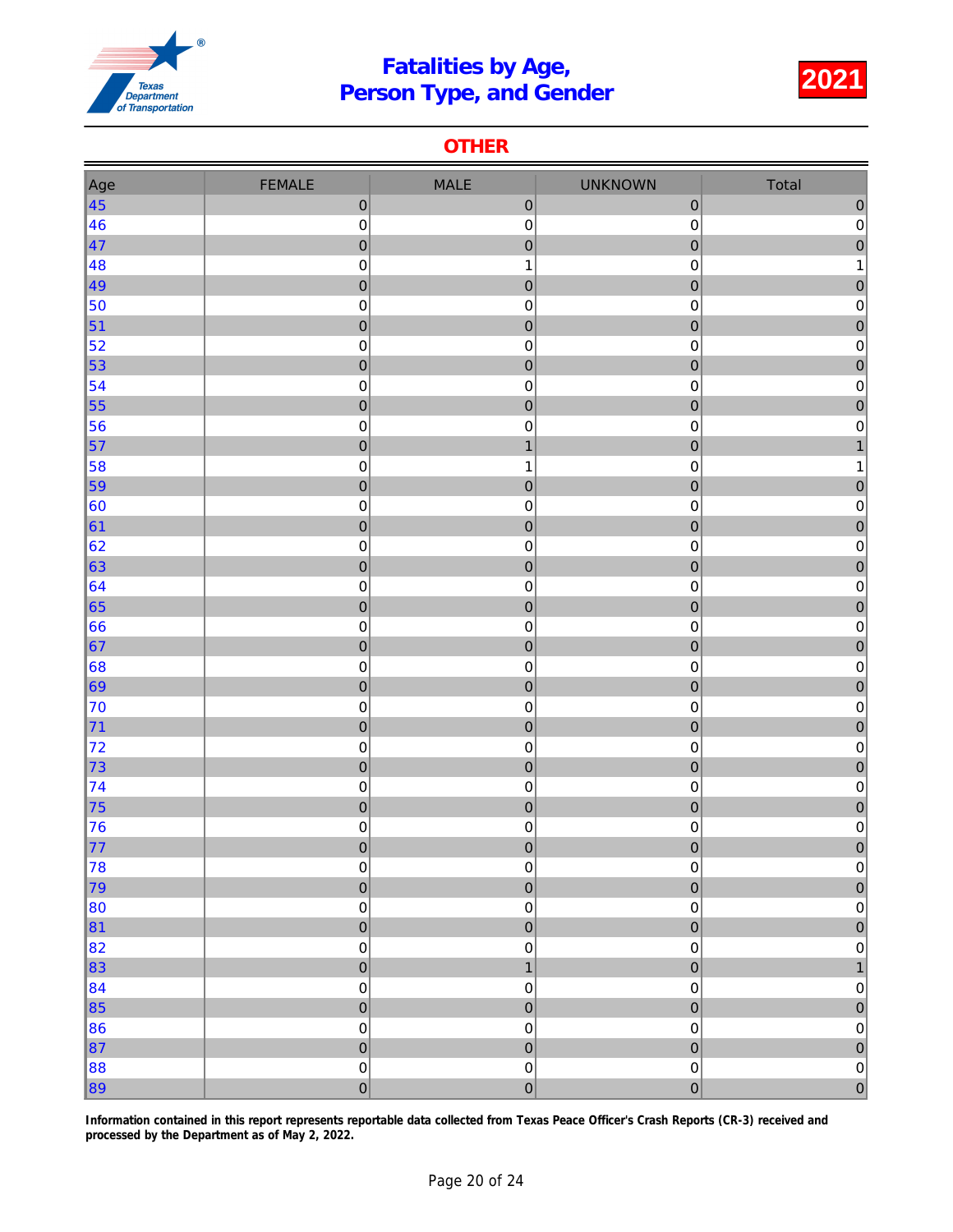

### **OTHER**

| Age       | <b>FEMALE</b>  | <b>MALE</b>    | <b>UNKNOWN</b> | Total          |
|-----------|----------------|----------------|----------------|----------------|
| ∥90       | 0              | 0              | 0              | $\overline{0}$ |
| 91        | $\mathbf 0$    | $\mathbf 0$    | 0              | 0              |
| 92        | 0              | 0              | 0              | 0              |
| ∥93       | $\mathbf 0$    | $\overline{0}$ | 0              | 0              |
| ∥94       | 0              | 0              | 0              | 0              |
| ∥95       | $\Omega$       | $\overline{0}$ | 0              | 0              |
| 96        | 0              | 0              | 0              | 0              |
| ∥97       | $\overline{0}$ | $\overline{0}$ | 0              | $\Omega$       |
| 98        | 0              | $\mathbf 0$    | 0              | 0              |
| 99 & Over | $\mathbf 0$    | $\mathbf 0$    | 0              | $\mathbf{0}$   |
| Unknown   | 0              | $\mathbf 0$    | 0              | 0              |
| Invalid   | $\mathbf 0$    | $\mathbf 0$    | 0              | 0              |
| Total     |                | 7              | 0              | 8              |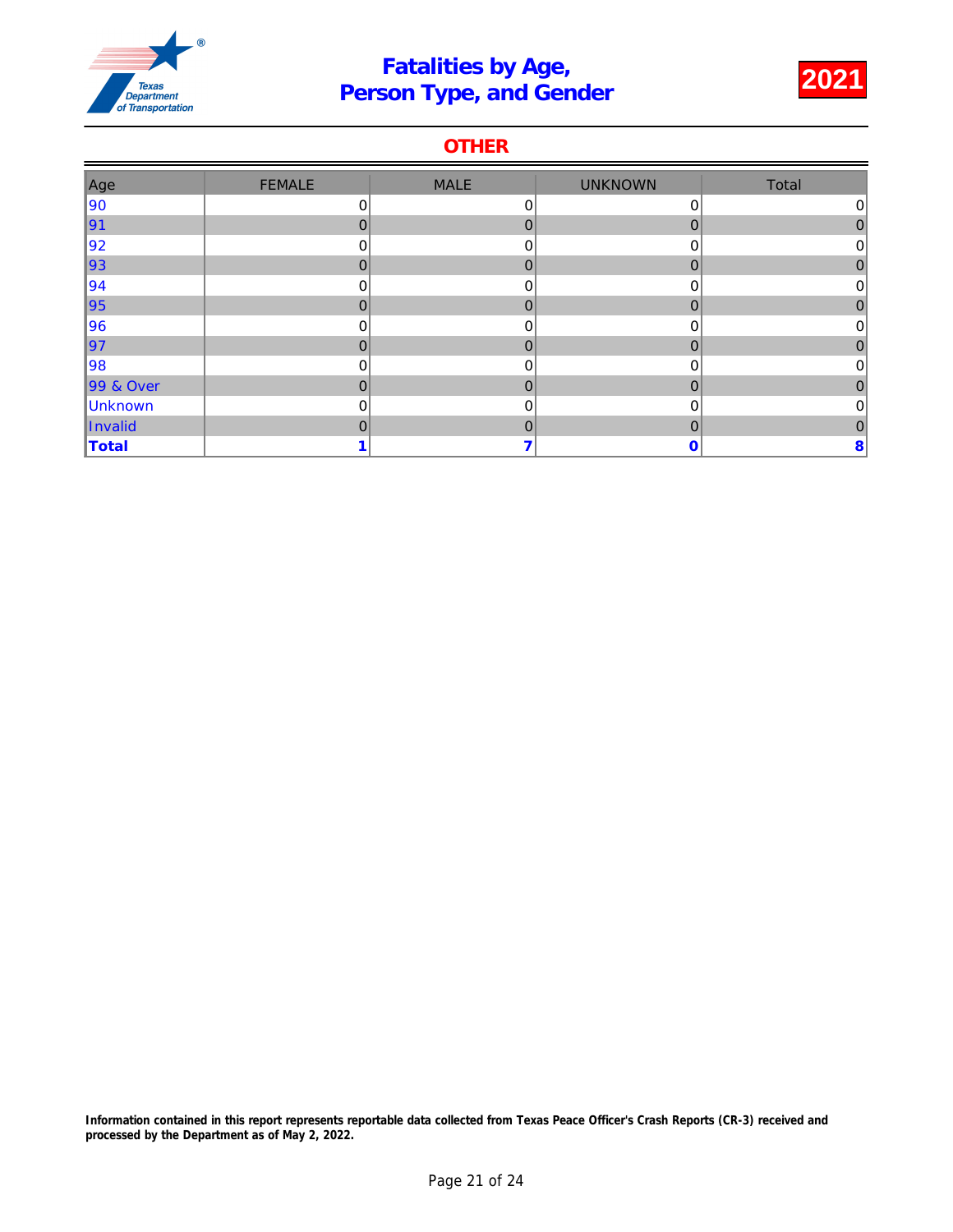

#### UNKNOWN

| Age                    | <b>FEMALE</b>                 | MALE                          | <b>UNKNOWN</b>           | Total                       |
|------------------------|-------------------------------|-------------------------------|--------------------------|-----------------------------|
| 0                      | $\boldsymbol{0}$              | $\pmb{0}$                     | $\mathbf 0$              | $\pmb{0}$                   |
| $\vert$ 1              | $\mathbf{0}$                  | $\pmb{0}$                     | $\pmb{0}$                | $\mathbf 0$                 |
| 2                      | $\boldsymbol{0}$              | $\mathbf 0$                   | $\mathbf 0$              | $\pmb{0}$                   |
| $\vert$ 3              | $\mathbf 0$                   | $\pmb{0}$                     | $\mathbf 0$              | $\overline{0}$              |
| 4                      | $\mathbf 0$                   | $\pmb{0}$                     | $\mbox{O}$               | $\pmb{0}$                   |
| $\vert$ 5              | $\mathbf{0}$                  | $\pmb{0}$                     | $\mathbf 0$              | $\mathbf{0}$                |
| 6                      | $\pmb{0}$                     | $\mathbf 0$                   | 0                        | $\pmb{0}$                   |
| 7                      | $\mathbf{0}$                  | $\boldsymbol{0}$              | $\mathbf 0$              | $\mathbf 0$                 |
| 8                      | $\mathbf 0$                   | $\pmb{0}$                     | $\mathbf 0$              | $\pmb{0}$                   |
| $\vert$ 9              | $\mathbf{0}$                  | $\mathbf 0$                   | $\mathbf 0$              | $\mathbf 0$                 |
| 10                     | $\mathbf 0$                   | $\pmb{0}$                     | $\pmb{0}$                | $\pmb{0}$                   |
| $\vert$ 11             | $\mathbf{0}$                  | $\pmb{0}$                     | $\pmb{0}$                | $\mathbf 0$                 |
| 12                     | $\pmb{0}$                     | 1                             | 0                        | $\mathbf 1$                 |
| ∥13                    | $\overline{0}$                | $\overline{2}$                | $\mathbf 0$              | $\overline{a}$              |
| 14                     | $\mathbf 0$                   | $\pmb{0}$                     | $\mathbf 0$              | $\pmb{0}$                   |
| $\vert$ 15             | $\mathbf{0}$                  | $\boldsymbol{0}$              | $\mathbf 0$              | $\overline{0}$              |
| 16<br>$\vert$ 17       | $\pmb{0}$                     | $\pmb{0}$                     | $\mathbf 0$              | $\pmb{0}$                   |
| 18                     | $\mathbf{0}$<br>$\mathbf 1$   | $\pmb{0}$<br>$\pmb{0}$        | $\pmb{0}$<br>$\pmb{0}$   | $\pmb{0}$<br>1              |
| ∥19                    | $\mathbf{1}$                  | $\boldsymbol{0}$              | $\mathbf 0$              | $\mathbf{1}$                |
| 20                     | $\mathbf 1$                   | $\mathbf 0$                   | 0                        | 1                           |
| $\vert$ 21             | $\mathbf{0}$                  | $\pmb{0}$                     | $\pmb{0}$                | $\pmb{0}$                   |
| 22                     | $\mathbf 0$                   | $\mathbf 0$                   | $\mathbf 0$              | $\pmb{0}$                   |
| $\ $ 23                | $\overline{0}$                | $\mathbf 0$                   | $\mathbf 0$              | $\overline{0}$              |
| $\vert$ 24             | $\mathbf 0$                   | $\pmb{0}$                     | $\mathbf 0$              | $\pmb{0}$                   |
| $\vert$ 25             | $\mathbf{0}$                  | $\overline{1}$                | $\mathbf 0$              | $\mathbf{1}$                |
| 26                     | $\pmb{0}$                     | $\mathbf 0$                   | $\mathbf 0$              | $\mathbf 0$                 |
| $\vert$ 27             | $\mathbf{0}$                  | $\mathbf{0}$                  | $\pmb{0}$                | $\mathbf{0}$                |
| 28                     | $\mathbf 0$                   | $\pmb{0}$                     | $\mathbf 0$              | $\pmb{0}$                   |
| $\vert$ 29             | $\mathbf{0}$                  | $\mathbf{0}$                  | $\mathbf 0$              | $\mathbf 0$                 |
| 30                     | $\boldsymbol{0}$              | $\pmb{0}$                     | $\mathbf 0$              | $\pmb{0}$                   |
| 31                     | $\mathbf{0}$                  | $\pmb{0}$                     | $\pmb{0}$                | $\pmb{0}$                   |
| 32                     | $\boldsymbol{0}$              | $\pmb{0}$                     | 0                        | $\mathbf 0$                 |
| $\vert$ 33             | $\pmb{0}$                     | $\mathbf 0$                   | $\pmb{0}$                | $\bf{0}$                    |
| 34                     | $\pmb{0}$                     | $\mathbf 0$                   | $\pmb{0}$                | $\pmb{0}$                   |
| $\vert$ 35             | $\mathbf{0}$                  | $\overline{0}$                | $\mathbf 0$              | $\mathbf 0$                 |
| 36                     | $\pmb{0}$                     | $\mathbf 0$                   | $\mathbf 0$              | $\mathbf 0$                 |
| $\vert$ 37             | $\mathbf{1}$                  | $\pmb{0}$                     | $\overline{0}$           | $\mathbf{1}$                |
| 38                     | $\mathbf 0$                   | $\mathbf{1}$                  | $\mathbf 0$              | 1                           |
| $\vert$ 39             | $\overline{0}$                | $\pmb{0}$                     | $\overline{0}$           | $\mathbf 0$                 |
| 40<br>$\vert 41 \vert$ | $\mathbf 0$<br>$\overline{1}$ | $\mathbf 0$<br>$\overline{0}$ | $\mathbf 0$<br>$\pmb{0}$ | $\mathbf 0$<br>$\mathbf{1}$ |
| 42                     | $\mathbf 0$                   | $\pmb{0}$                     | $\mathsf 0$              | $\pmb{0}$                   |
| 43                     | $\overline{0}$                | $\overline{0}$                | $\overline{0}$           | $\overline{0}$              |
| $\vert 44$             | $\mathsf{O}\xspace$           | $\mathsf{O}\xspace$           | $\mathsf{O}\xspace$      | $\overline{0}$              |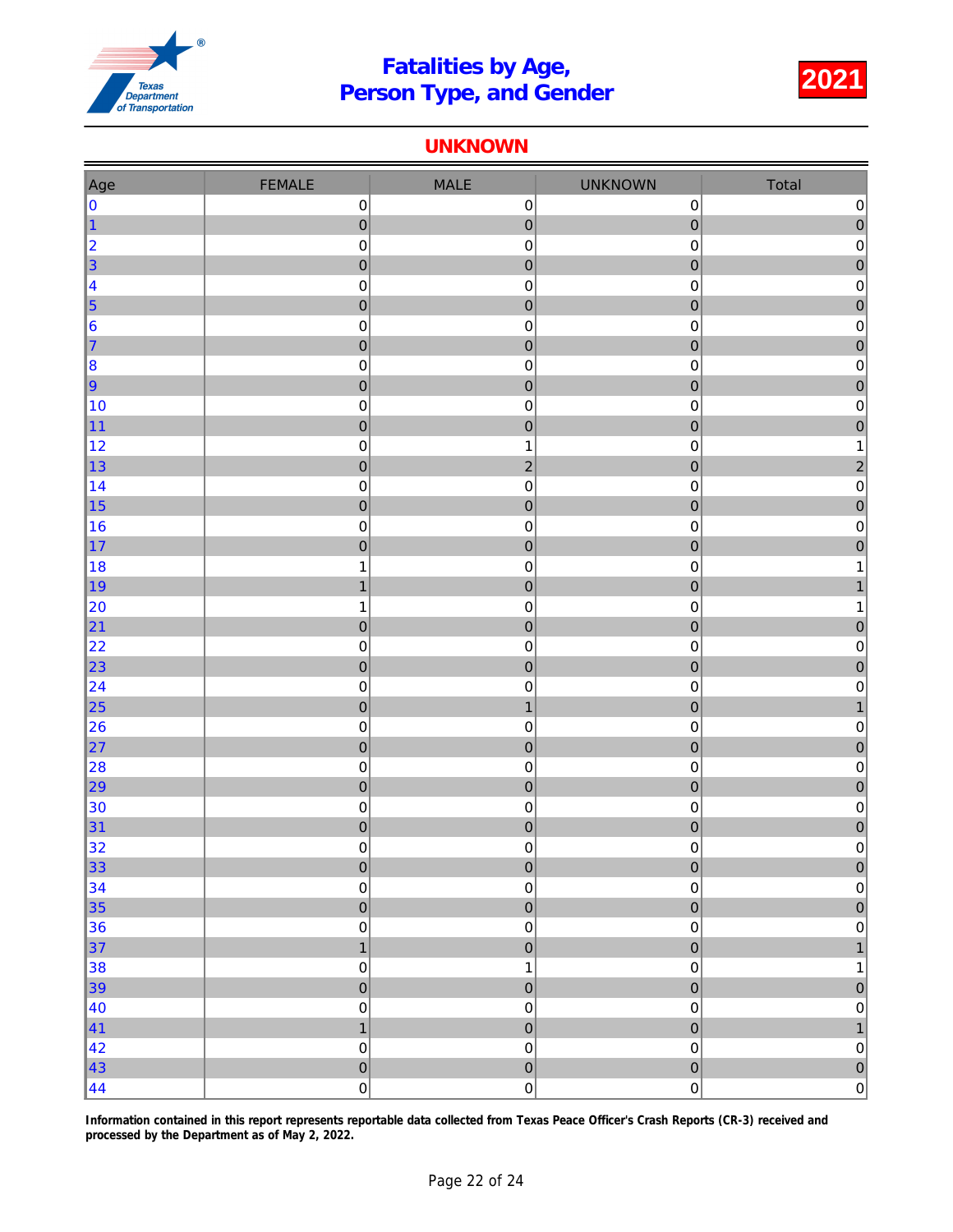

#### UNKNOWN

| Age                      | <b>FEMALE</b>            | MALE                   | <b>UNKNOWN</b>   | Total                       |
|--------------------------|--------------------------|------------------------|------------------|-----------------------------|
| $\vert 45 \vert$         | $\mathbf 0$              | $\boldsymbol{0}$       | $\pmb{0}$        | $\pmb{0}$                   |
| 46                       | $\mathbf 0$              | $\pmb{0}$              | $\mathbf 0$      | $\pmb{0}$                   |
| $\vert 47 \vert$         | $\mathbf{0}$             | $\boldsymbol{0}$       | $\mathbf 0$      | $\mathbf{0}$                |
| 48                       | $\boldsymbol{0}$         | $\pmb{0}$              | 0                | $\pmb{0}$                   |
| 49                       | $\mathbf{0}$             | $\pmb{0}$              | $\pmb{0}$        | $\pmb{0}$                   |
| 50                       | $\pmb{0}$                | $\mathbf 0$            | $\boldsymbol{0}$ | $\pmb{0}$                   |
| $\vert$ 51               | $\mathbf 0$              | $\mathbf{0}$           | $\pmb{0}$        | $\mathbf{0}$                |
| 52                       | $\mathbf 0$              | $\pmb{0}$              | 0                | $\pmb{0}$                   |
| $\vert$ 53               | $\mathbf{0}$             | $\pmb{0}$              | $\pmb{0}$        | $\overline{0}$              |
| $\vert$ 54               | $\mathbf 0$              | $\pmb{0}$              | $\mathbf 0$      | $\pmb{0}$                   |
| $\vert$ 55               | $\mathbf{0}$             | $\pmb{0}$              | $\mathbf 0$      | $\overline{0}$              |
| 56                       | $\mathbf 0$              | $\pmb{0}$              | 0                | $\mathbf 0$                 |
| $\vert$ 57               | $\mathbf{0}$             | $\mathbf{0}$           | $\mathbf 0$      | $\overline{0}$              |
| 58                       | $\pmb{0}$                | $\mathbf 0$            | $\mathbf 0$      | $\mathbf 0$                 |
| $\vert$ 59               | $\mathbf{0}$             | $\boldsymbol{0}$       | $\pmb{0}$        | $\mathbf 0$                 |
| $\vert$ 60               | $\mathbf 0$              | $\pmb{0}$              | $\mathbf 0$      | $\pmb{0}$                   |
| $\vert 61 \vert$         | $\mathbf 0$              | $\pmb{0}$              | $\mathbf 0$      | $\overline{0}$              |
| 62                       | $\boldsymbol{0}$         | $\pmb{0}$              | $\pmb{0}$        | $\pmb{0}$                   |
| $\vert$ 63               | $\mathbf 0$              | $\mathbf 0$            | $\pmb{0}$        | $\mathbf{0}$                |
| 64                       | $\pmb{0}$                | $\mathbf 0$            | 0                | $\pmb{0}$                   |
| $\vert$ 65               | $\mathbf 0$              | $\mathbf 0$            | $\overline{0}$   | $\mathbf 0$                 |
| $\vert$ 66               | $\mathbf 0$              | $\pmb{0}$              | $\mathbf 0$      | $\pmb{0}$                   |
| $\vert 67$               | $\mathbf{0}$             | $\mathbf{0}$           | $\mathbf 0$      | $\overline{0}$              |
| $\vert$ 68               | $\mathbf 0$              | $\pmb{0}$              | 0                | $\pmb{0}$                   |
| $\vert$ 69               | $\mathbf{0}$             | $\pmb{0}$              | $\pmb{0}$        | $\mathbf 0$                 |
| 70                       | $\mathbf 0$              | $\mathbf 0$            | $\mbox{O}$       | $\mathbf 0$                 |
| $\vert$ 71               | $\mathbf 0$              | $\mathbf 0$            | $\mathbf 0$      | $\mathbf{0}$                |
| 72                       | $\mathbf 0$              | $\pmb{0}$              | 0                | $\pmb{0}$                   |
| 73                       | $\mathbf 0$              | $\pmb{0}$              | $\pmb{0}$        | $\mathbf 0$                 |
| $\vert$ 74<br>$\vert$ 75 | $\mathbf 0$              | $\pmb{0}$              | $\mathbf 0$      | $\pmb{0}$<br>$\overline{0}$ |
| 76                       | $\mathbf 0$              | $\pmb{0}$<br>$\pmb{0}$ | $\mathbf 0$      | $\pmb{0}$                   |
| $\vert$ 77               | $\pmb{0}$<br>$\mathbf 0$ | $\pmb{0}$              | 0<br>0           | $\mathbf{0}$                |
| 78                       | $\pmb{0}$                | $\pmb{0}$              | $\pmb{0}$        | $\pmb{0}$                   |
| 79                       | $\mathbf 0$              | $\pmb{0}$              | $\mathbf 0$      | $\mathbf 0$                 |
| $\vert$ 80               | $\mathbf 0$              | $\mathbf 0$            | $\mathsf 0$      | $\pmb{0}$                   |
| $\vert$ 81               | $\overline{0}$           | $\overline{0}$         | $\overline{0}$   | $\overline{0}$              |
| $\vert$ 82               | $\mathbf 0$              | $\pmb{0}$              | $\pmb{0}$        | $\pmb{0}$                   |
| $\vert$ 83               | $\mathbf 0$              | $\mathbf 0$            | $\overline{0}$   | $\mathbf 0$                 |
| $\vert$ 84               | $\pmb{0}$                | $\pmb{0}$              | $\pmb{0}$        | $\pmb{0}$                   |
| $\vert$ 85               | $\overline{0}$           | $\overline{0}$         | $\overline{0}$   | $\overline{0}$              |
| $\vert$ 86               | $\pmb{0}$                | $\mathbf 0$            | $\mathsf 0$      | $\pmb{0}$                   |
| $\vert$ 87               | $\overline{0}$           | $\overline{0}$         | $\overline{0}$   | $\overline{0}$              |
| 88                       | $\mathbf 0$              | $\mathsf{O}\xspace$    | $\mathbf 0$      | $\pmb{0}$                   |
| $\ 89\ $                 | $\overline{0}$           | $\pmb{0}$              | $\overline{0}$   | $\overline{0}$              |